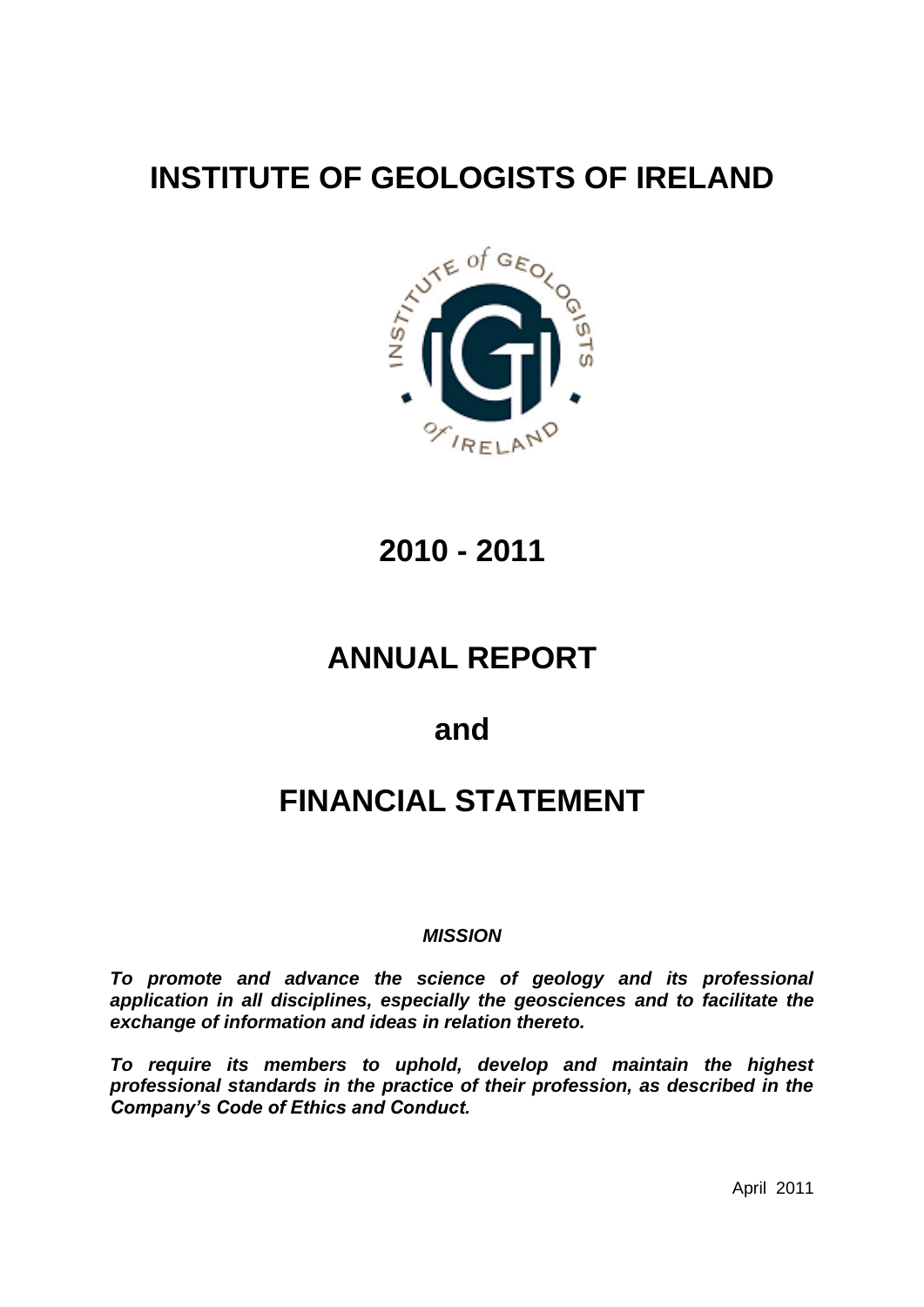# **TABLE OF CONTENTS**

| 1            |      |                                                            |  |
|--------------|------|------------------------------------------------------------|--|
| $\mathbf{2}$ |      |                                                            |  |
| 3            |      |                                                            |  |
| 4            |      |                                                            |  |
|              | 4.1  |                                                            |  |
|              | 4.2  |                                                            |  |
|              | 4.3  |                                                            |  |
|              | 4.4  |                                                            |  |
|              | 4.5  |                                                            |  |
|              | 4.6  |                                                            |  |
|              | 4.7  | UPDATING OF IGI GUIDELINES 'GEOLOGY IN EIS'  11            |  |
|              | 4.8  | GUIDELINES FOR DRILLING OF SHALLOW GEOTHERMAL BOREHOLES 11 |  |
|              | 4.9  |                                                            |  |
|              | 4.10 |                                                            |  |
|              | 4.11 |                                                            |  |
| 5            |      |                                                            |  |
|              | 5.1  |                                                            |  |
|              | 5.2  | MUTUAL RECOGNITION AGREEMENT WITH THE CANADIAN COUNCIL FOR |  |
| 6            |      |                                                            |  |
| 7            |      |                                                            |  |
| 8            |      |                                                            |  |
| 9            |      |                                                            |  |
| 10           |      |                                                            |  |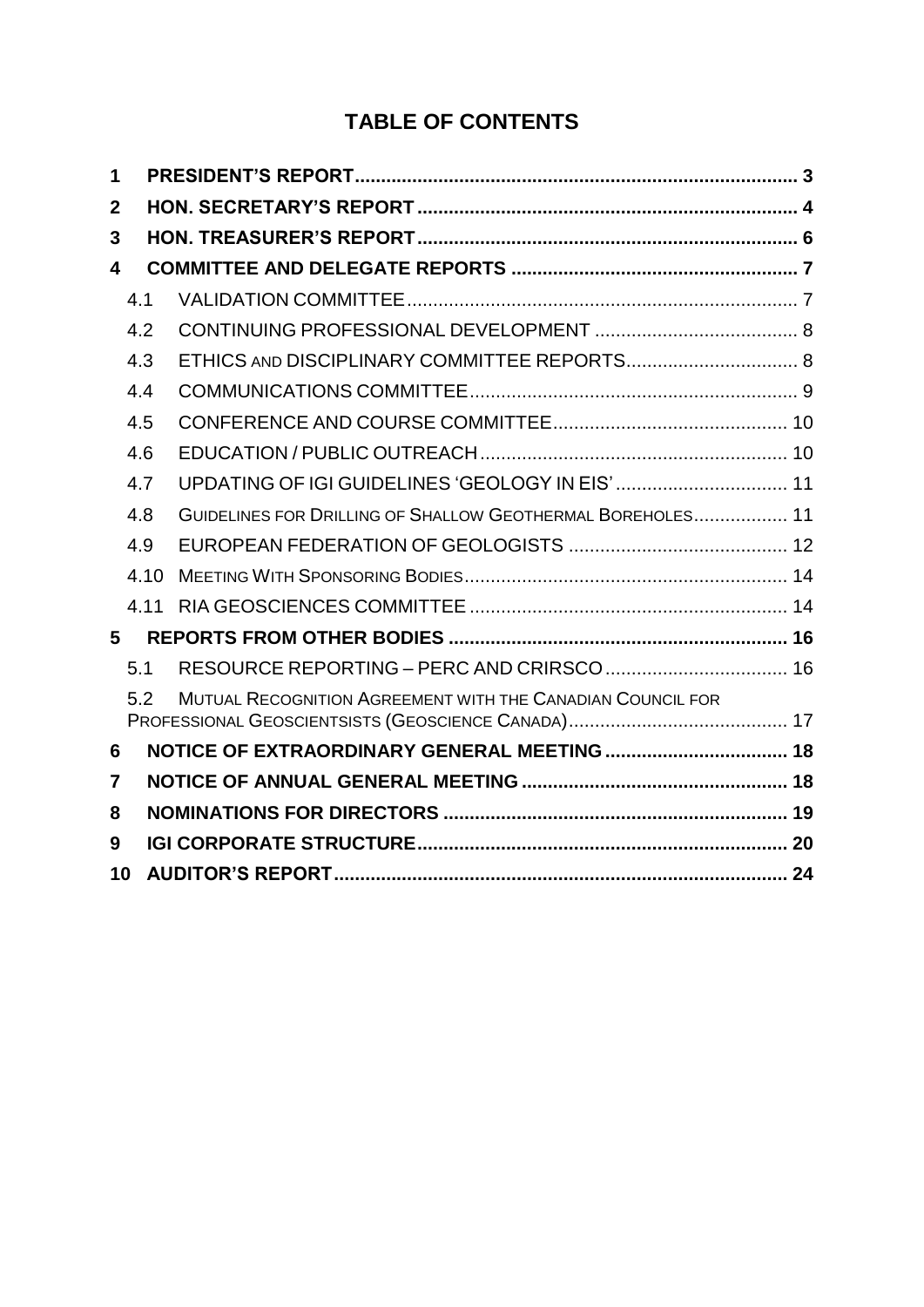## **1 PRESIDENT'S REPORT**

<span id="page-2-0"></span>It has been an honour to be elected to serve the geosciences as a board member of IGI from 2006 and as President for the past two years. I would like to extend my thanks to the other board members, chairs and members of the IGI's sub-committees and various co-opted members for the sterling ongoing work which has been conducted since the last AGM. Thanks also to Susan and Ethel, our office staff for the ongoing smooth running of the day to day affairs of the Institute.

The period 2010 – 2011continues to be a challenging period for many members of IGI as the construction, quarrying and national infrastructure arena remains depressed. Nonconstruction based sectors are, however, buoyant and opportunities for geoscientists in the metals exploration and mining, hydrocarbon exploration and development and a range of renewable energy sectors have increased significantly. IGI members remain well represented in these sectors in Ireland and overseas.

The period has seen professional membership of IGI remain stable or increase slightly, with a constant stream of applicants making their way through the process of becoming Professional Members. It remains obvious that our professional status and ability continue to be valued and relied upon and IGI will be continuing to promote the advantages of work undertaken by professionally accredited geoscientists as being superior to lower cost, lower quality non-professional standard operators.

To maintain that high level of professional status we are committed to the concept of Continuing Professional Development and a high standard of professional ethics and standards. These are essential baseline requirements for IGI members, to maintain our professional standards and a requirement to continue to be recognised by other international organisations and regulatory authorities. We will continue to update and amend our CPD, ethics and standards processes to ensure that they best serve our membership, while meeting these requirements.

There are a large number of reports outlining the work of the board members and others in a wide range of sub-committees and representation on outside bodies and committees. I will not steal the thunder of those who have worked hard on their chosen or appointed roles by detailing that work here. The board and the membership continue to promote the profession of geology and the IGI as will be outlined by those representing the IGI.

The board has continued to commit itself to providing a number of smaller, more focused training or learning events which will provide the membership with additional skills and knowledge which hopefully will assist the membership in gaining employment.

This year IGI has initiated an annual meeting with the original sponsoring bodies and has established a process for other geoscience bodies to become affiliated with IGI. It is hoped that these meetings and processes will allow greater co-operation between IGI and other geoscience bodies in Ireland, maximising the effect of the efforts of the small number of people that the various Irish geoscience bodies draw their support from.

IGI remains in robust health with a strong membership, vibrant ongoing activities, home and international recognition and an increasing role in Irish geoscience. I would like to thank the board members for the excellent work and commitment over the preceding period and wish the Institute and incoming board further success and growth for the future.

#### **EurGeol Dr John G. Kelly PGeo President**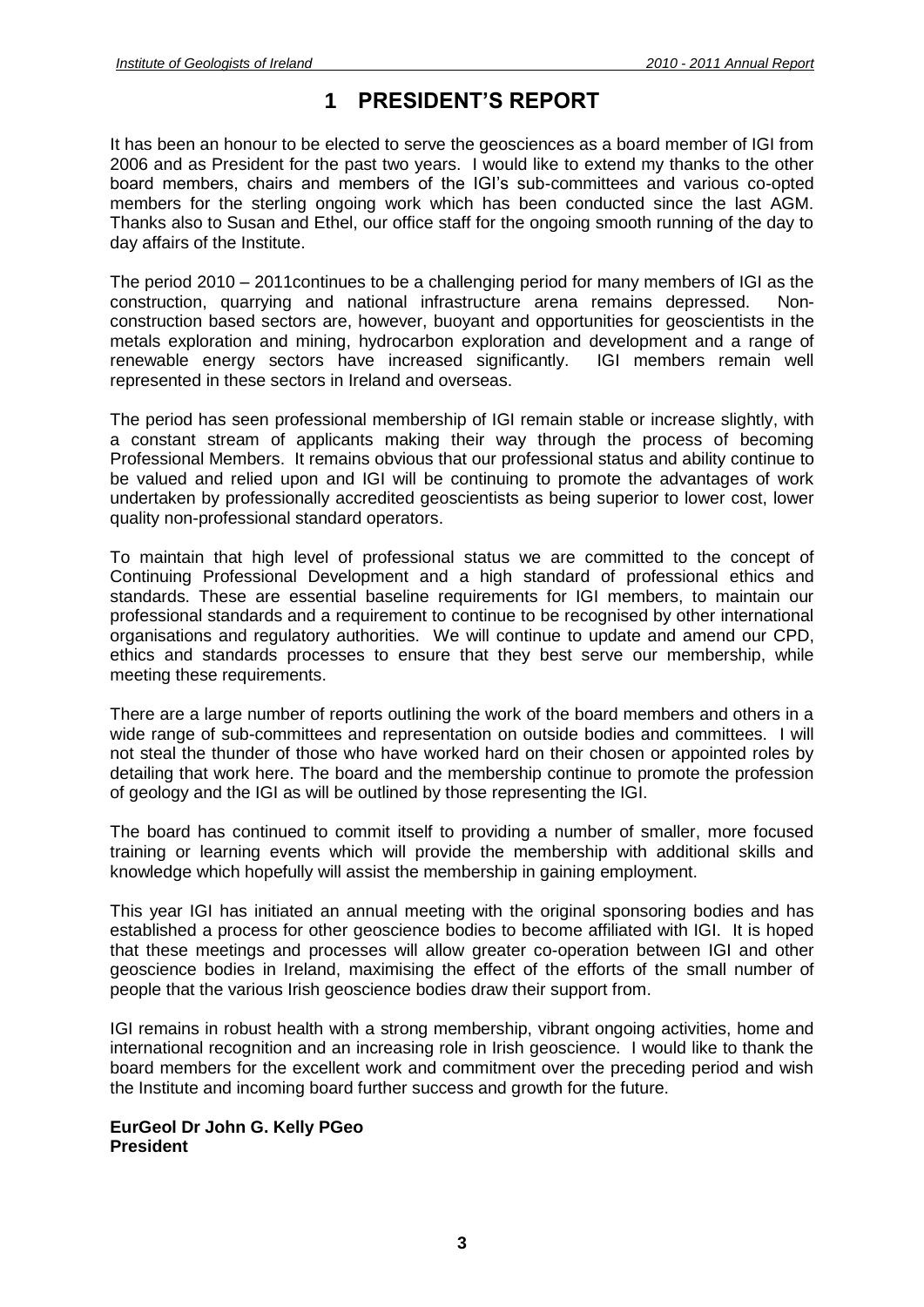## **2 HON. SECRETARY'S REPORT**

#### <span id="page-3-0"></span>**2010 Annual General Meeting**

The 2010 Annual General Meeting (AGM) of the IGI was held on Wednesday 26<sup>th</sup> May 2010 at 7pm in the GSI Lecture Theatre, Beggars Bush, Dublin 4. Minutes of the meeting have been distributed separately. The meeting was chaired by the IGI President, EurGeol Dr John Kelly PGeo.

At the AGM the following were elected to the Board of the IGI to serve during the year 2010/2011:

| EurGeol Dr John Kelly, PGeo                                    | President                                   |
|----------------------------------------------------------------|---------------------------------------------|
| EurGeol Dr Deirdre Lewis, PGeo                                 | Vice president                              |
| EurGeol Gerry Stanley, PGeo                                    | <b>Honorary Secretary</b>                   |
| EurGeol Morgan Burke, PGeo                                     | <b>Honorary Treasurer</b>                   |
| $F_{\text{max}} \cap \mathcal{L} = \mathbf{I} \cap \mathbf{I}$ | <b>D</b> - - - - <b>1 M</b> J - - - 1 - - - |

EurGeol Barry Balding, PGeo Board Member EurGeol Andy Bowden, PGeo Board Member EurGeol Mary Carter, PGeo Board Member EurGeol Dr Jonathan Derham, PGeo Board Member EurGeol Marie Fleming, PGeo Board Member EurGeol Paul Gordon, PGeo Board Member

#### **Board Meetings**

The IGI Board met nine (9) times in 2010/2011 between the 2010 AGM and  $30<sup>th</sup>$  April 2010, on the following dates 22<sup>nd</sup> June, 20<sup>th</sup> July, 28<sup>th</sup> September, 2<sup>nd</sup> November, 14<sup>th</sup> December, 18<sup>th</sup> January, 22<sup>nd</sup> February, 22<sup>nd</sup> March and 19<sup>th</sup> April. One further meeting is scheduled to take place in May 2011.

The number of meetings (out of 8, at the time of writing) attended by Directors and Board Members was as follows:

John Kelly (6), Deirdre Lewis (6), Gerry Stanley (8), Morgan Burke (5)\*, Barry Balding (5), Andy Bowden (6), Mary Carter (1), Jonathan Derham (5), Marie Fleming (4) and Paul Gordon (6). Morgan Burke was available for only 5 meetings.

#### **Membership**

As of the 22<sup>nd</sup> March 2011, there are 148 Professional Members of the Institute, 23 Members-In-Training, 5 Retired Members and 1 Associate Member. Five new Professional Members were elected during the year:

Peter Glanville Oliver Higgins Stephen Letch Henning Moe Noreta Noonan

One new Member-In-Training was elected during the year:

Emer Blackwell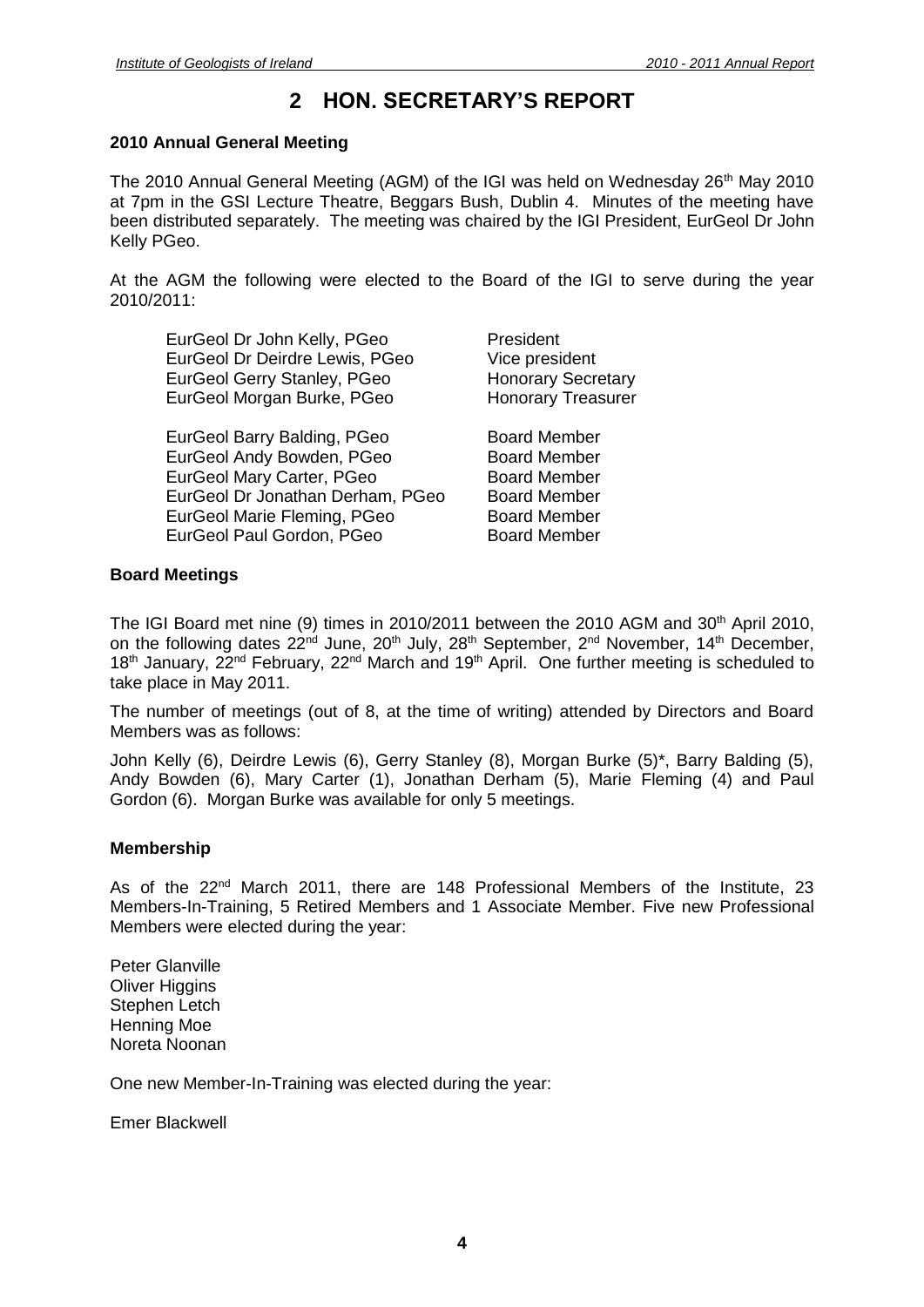Four PGeos were awarded the title of European Geologist (EurGeol) by the European Federation of Geologists (EFG) during the year:

Peter Glanville Oliver Higgins Stephen Letch Henning Moe

No persons transferred to Retired status.

One person transferred to Associate Membership status:

Fionnuala Collins

Four members (PGeo) resigned during the year:

Matthew Eynon Loreto Farrell Peadar McArdle Brendan O'Kelly

One Member passed away during the year:

Brecan Mooney RIP

No members (MIT) resigned during the year:

Two MITs were delisted during the year.

Veronica Hawe Rebecca Noonan

**EurGeol Gerard A. Stanley PGeo Hon. Secretary**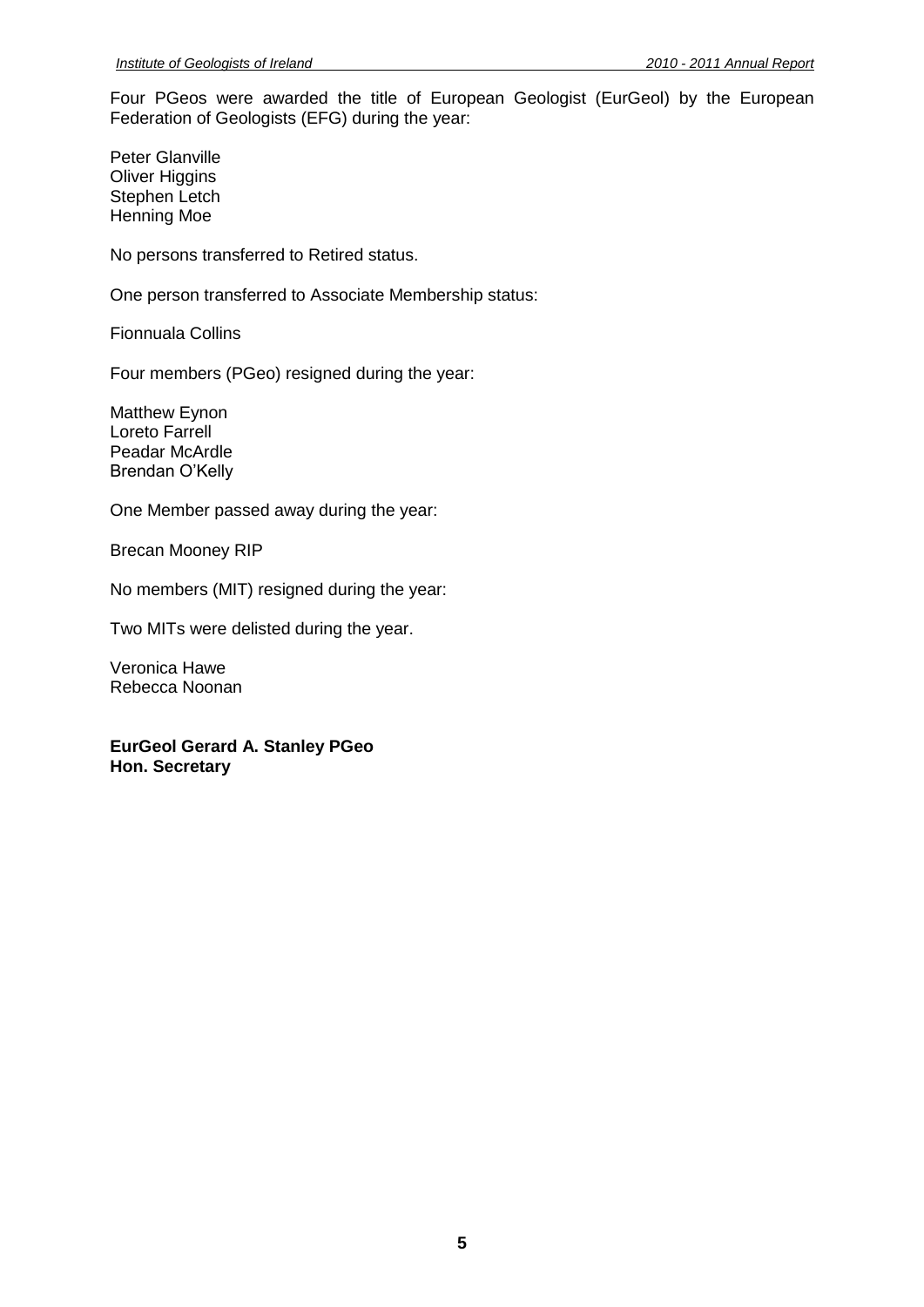## **3 HON. TREASURER'S REPORT**

<span id="page-5-0"></span>A copy of the 2010 Financial Statement for the IGI as prepared by Kieran Ryan & Co., Chartered Accountants and Registered Auditors, is attached to the Annual Report. This is the first year Kieran Ryan & Co. has audited the Institute's accounts and prepared its financial statement. I am glad to report that we have enjoyed a successful start to our relationship with this firm.

The financial statement reflects the Institute's financial position in the year 2010 to the  $31<sup>st</sup>$  of December.

The Institute realised a small surplus of €719 between its income and expenditure in 2010. This figure excludes income receivable from interest on investments of  $E$ 171, which when included increases the retained surplus for 2010 to €890. This compares to a retained deficit of €13,894 in 2009.

Total income for 2010 including bank interest is €39,676 versus €38,786 expenditure for the year. The Institute's income and expenditure for 2010 both decreased substantially from 2009 reflecting the Institute's hosting of the European Federation of Geologists Council Meeting and the Institute's 10<sup>th</sup> anniversary celebrations in that year.

A deficit of €7,295 had been predicted in the budget for 2010. This forecast deficit was due to a budgeted amount of €7,400 to cover the back-payment of uninvoiced membership subscription fees to the European Federation of Geologists for the years 2006, 2007, 2008 and 2009. This backlog was cleared during 2010 as well as payment of fees due for 2010. It has been agreed with the EFG that going forward invoices will be issued on an annual basis.

The forecast deficit of  $\epsilon$ 7,295 for 2010 was not realised due largely to less expenditure during the year than was forecast. In particular the running costs of two courses provided during the year was less than budgeted representing a saving of €4,300. Also, the cost of delegates attending EFG and PERC meetings was less than forecast with a saving of €1,600 on this item.

Income and expenditure for 2011 is conservatively predicted to more or less break even with a small operating surplus of €110 forecast. The budget aims to meet the Institute's day to day running costs from membership subscriptions and application fees.

The budget for the calendar year 2011 was approved at a Board meeting held on the 19th of April 2011.

**EurGeol Morgan Burke PGeo Hon. Treasurer**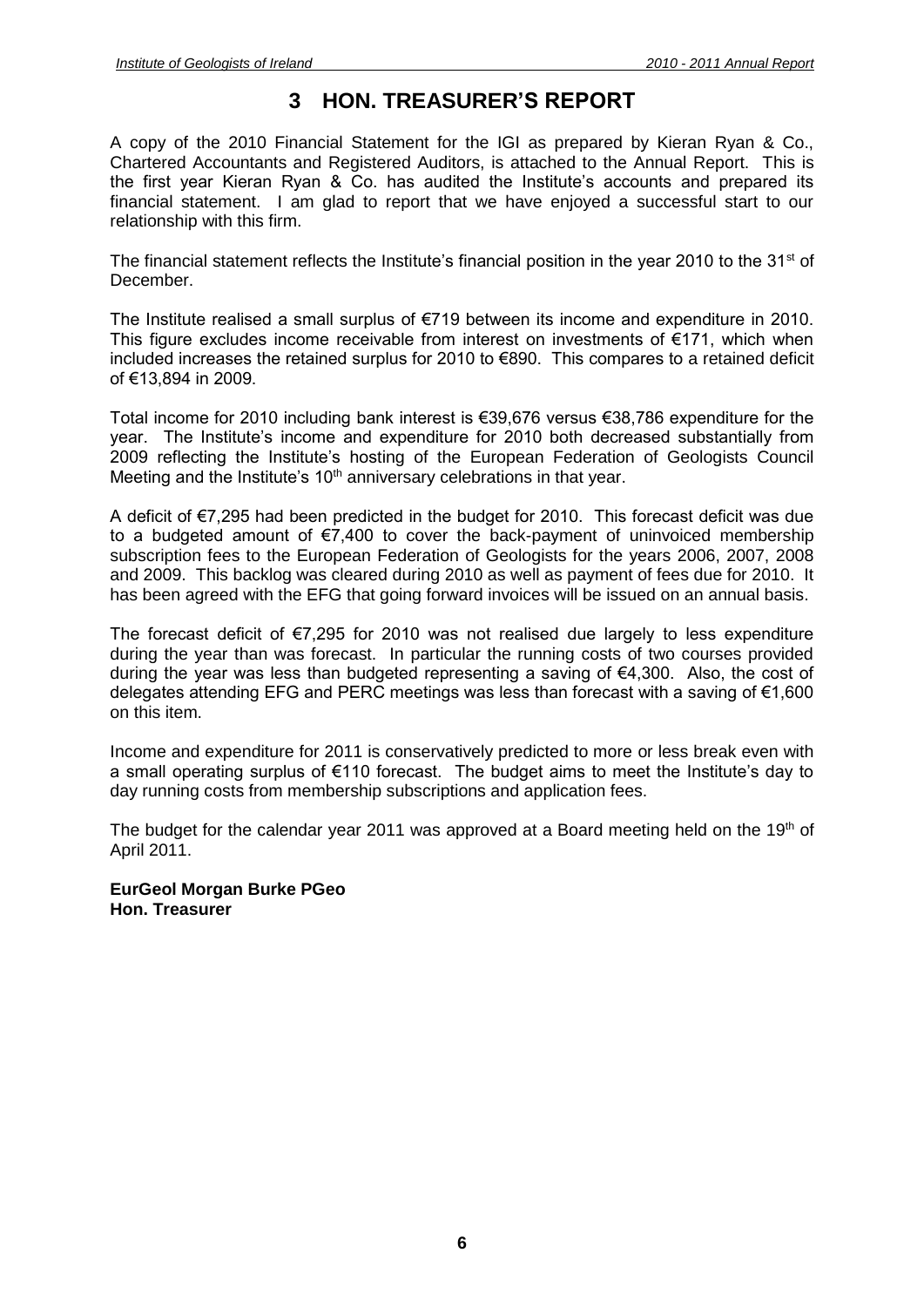## **4 COMMITTEE AND DELEGATE REPORTS**

#### <span id="page-6-1"></span><span id="page-6-0"></span>**4.1 VALIDATION COMMITTEE**

The Validation Committee held two validation interview sessions since the last Annual General Meeting in May 2010.

On the 20<sup>th</sup> October 2010 a panel comprising Kevin Cullen, Morgan Burke and Gerry Baker interviewed five candidates:

- i) Peter Glanville
- ii) Oliver Higgins
- iii) Henning Moe
- iv) Noreta Noonan

The five candidates met the required educational and technical criteria and were recommended by the interviewing panel for acceptance as Professional Geologists.

On the 9<sup>th</sup> November 2010, a panel comprising Sean Finlay, Morgan Burke and David Blaney interviewed one candidate:

i) Stephen Letch

The candidate met the required educational and technical criteria and was recommended by the interviewing panel for acceptance as a Professional Geologist.

The Validation Committee will hold three more interview sessions during May 2011.

On the 16<sup>th</sup> May 2011 a panel comprising Morgan Burke, Robbie Meehan and Gerry Baker will interview two candidates:

- i) Catherine Buckley
- ii) Claire Clifford

On the 18<sup>th</sup> May 2011 a panel comprising Morgan Burke, Dave Blaney and John Kelly will interview two candidates:

- i) Andrew Garne
- ii) David Power-Fardy

On the 25<sup>th</sup> May 2011 a panel comprising Morgan Burke, Sean Finlay and Dave Blaney will interview three candidates:

- i) Ian Farrelly
- ii) Jeremy James
- iii) Thomas Moore

The mix and competence of candidates interviewed in the past year has demonstrated the varied disciplines in the IGI, extending from mineral geologists, to hydrogeologists, to engineering geologists. The elected candidates will add a welcome mix to the experience of other IGI members.

#### **EurGeol Mark Conroy PGeo.**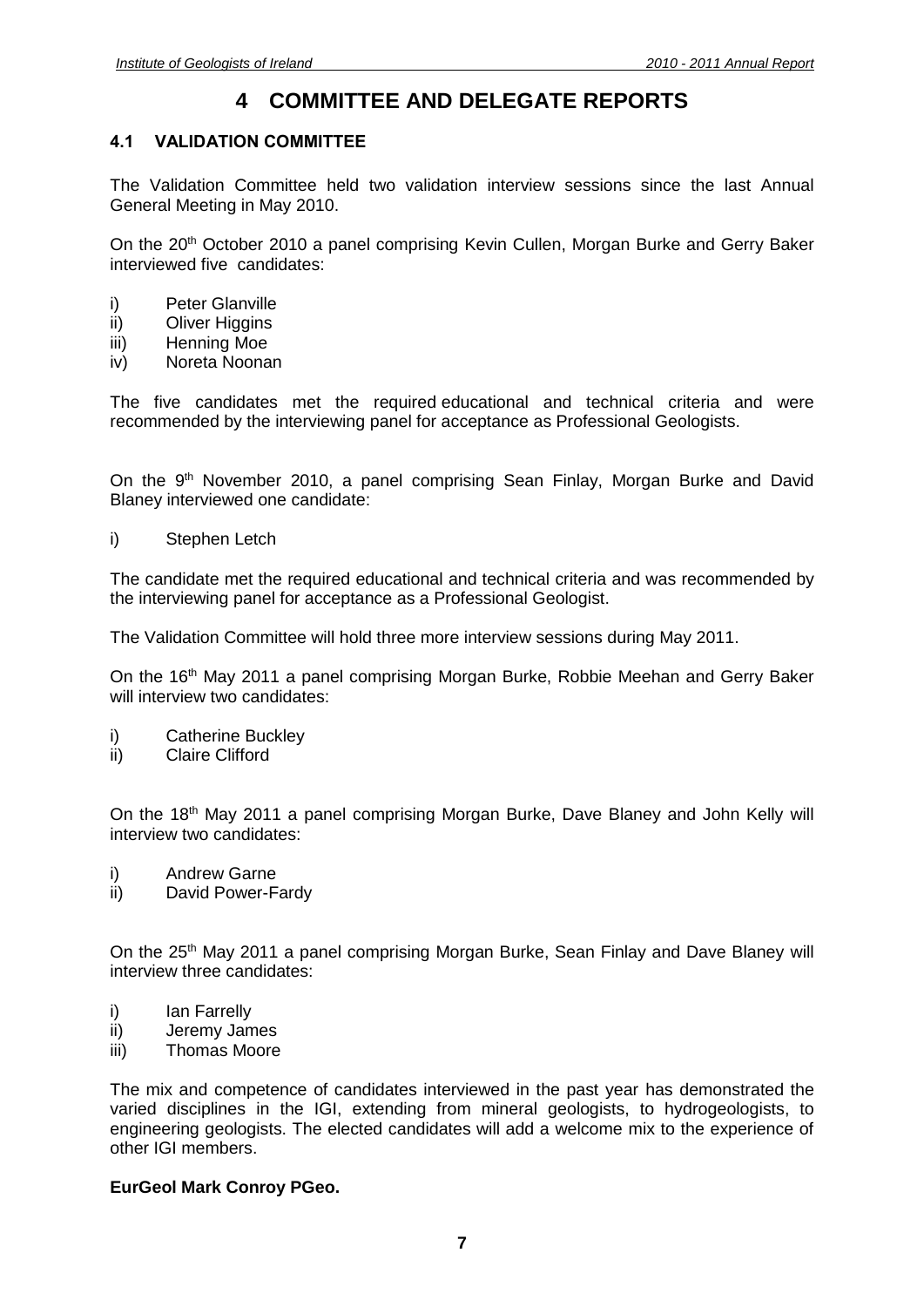#### <span id="page-7-0"></span>**4.2 CONTINUING PROFESSIONAL DEVELOPMENT**

As has been emphasised in previous reports, a Continuing Professional Development (CPD) programme is an essential part of any modern Professional body. The IGI's standing in the international community is very much dependant upon the rigour and completeness of our CPD reporting process. If we wish to be a profession, we must continue with a CPD programme.

However, it is quite clear that it is unpopular and to many it seems to be unfair. Members of the IGI are meant to complete their CPD returns for any particular year by April in the following year. At this time of writing, in early April 2011, only a few have completed their CPD returns for 2010 and worse still, there are 13 members who have not completed their returns for 2009. It could be argued that they are not acting in a professional manner and should be disqualified from membership but it is such a large number and the list contains some people I know personally as highly respected geologists that we must ask ourselves is there something wrong with the system.

A new audit committee was set up in 2010 to review the submitted CPD returns for 2009. They reviewed 25% of the returns and have submitted a detailed report. Most of the comments applied to individual returns but on a more general level, it is their opinion that a large number of respondents do not fully understand the point of professional development, they do not relate development goals with their activities and many members, those not on a board or committee and/or writing papers, seem to have trouble achieving the required number of CPD hours – the system 'is loaded against those in consultancy/company employment and towards those in academia/regulation'.

Either our current CPD system needs an overhaul or the IGI needs to provide clearer guidelines as to what is required. As was stated at the beginning, a CPD programme is essential but suggestions as to how it can be modified and improved are welcomed. All suggestions will be considered and it is hoped that a new CPD form with appropriate explanatory guidelines will be available by the end of the 2011.

#### **EurGeol Andy Bowden PGeo.**

#### <span id="page-7-1"></span>**4.3 ETHICS and DISCIPLINARY COMMITTEE REPORTS**

The outstanding complaint made against a member in 2009 was withdrawn in the current period. A review of the Ethics and Disciplinary procedures within IGI has been undertaken in light of legal advice and a revised procedure and timetable for dealing with ethics complaints has been established by the board.

A revision of the Ethics and Disciplinary sections of the Articles of Association is being undertaken.

#### **EurGeol Dr John G. Kelly PGeo**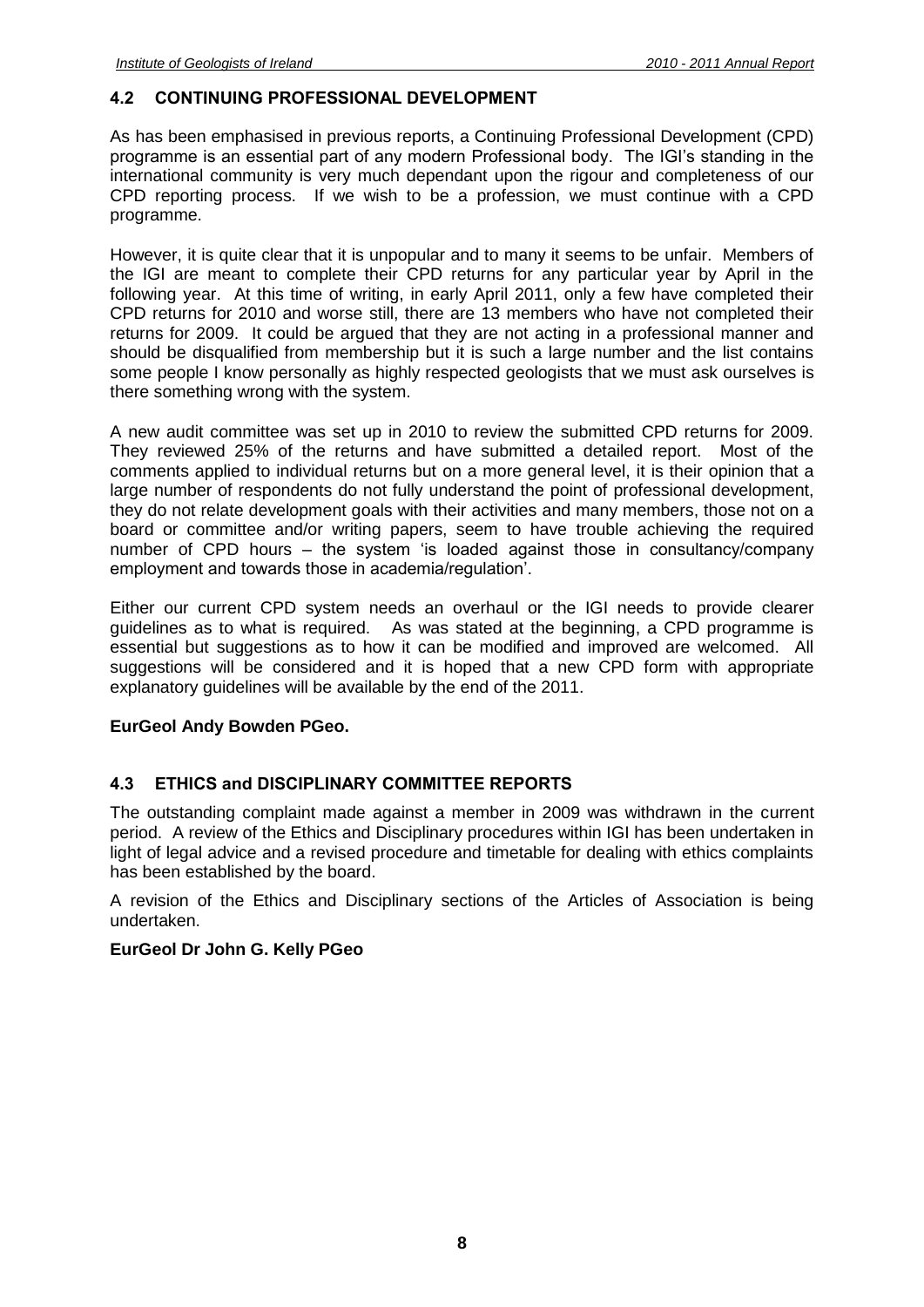#### <span id="page-8-0"></span>**4.4 COMMUNICATIONS COMMITTEE**

The IGI communicates with its membership throughout the year via the IGI's website [\(www.igi.ie\)](http://www.igi.ie/), direct emails from the IGI office and the IGI Newsletter.

#### **Newsletter**

The current editorial style of the *IGI Newsletter* is not to try be a journal of scientific papers, but rather to bring forward news, developments, policy, information and resources that may be of professional, academic, personal or passing interest to members. We are a broad church of geoscientists, accordingly the Newsletter, through its ecumenical mission, adopts a wide pallet in it's the material it covers. The IGI committee will continue to bring out the *Newsletter* on a quarterly basis where possible. There is a standing request for articles, news items, etc., from members: please contact the editor in that regard. Indeed any feedback on content of the Newsletter is welcome, as this will assist in orientating content.

All IGI newsletters are available on the IGI website at

<http://www.igi.ie/publications/newsletters.htm>

#### **EurGeol Jonathan Derham PGeo**

#### **Website**

Following several years looking after the website, Stephen Bradley has passed on the keyboard as he prepares to emigrate.

The IGI have contracted Mr. Eamonn Kelly of SLR Consulting to look after the website in the future and to ensure regular and timely updates to the site.

The IGI, in conjunction with the sponsoring and other geoscience bodies, have undertaken to establish an Irish Geosciences Web Calendar on the IGI Website where all Geoscience bodies on the island of Ireland can list their events, with links from the IGI Web Calendar to the details of the event listed. This will provide a single point site for information on Irish geoscience events and will assist organisations in planning and selecting dates for their events.

#### **EurGeol Dr John G. Kelly PGeo**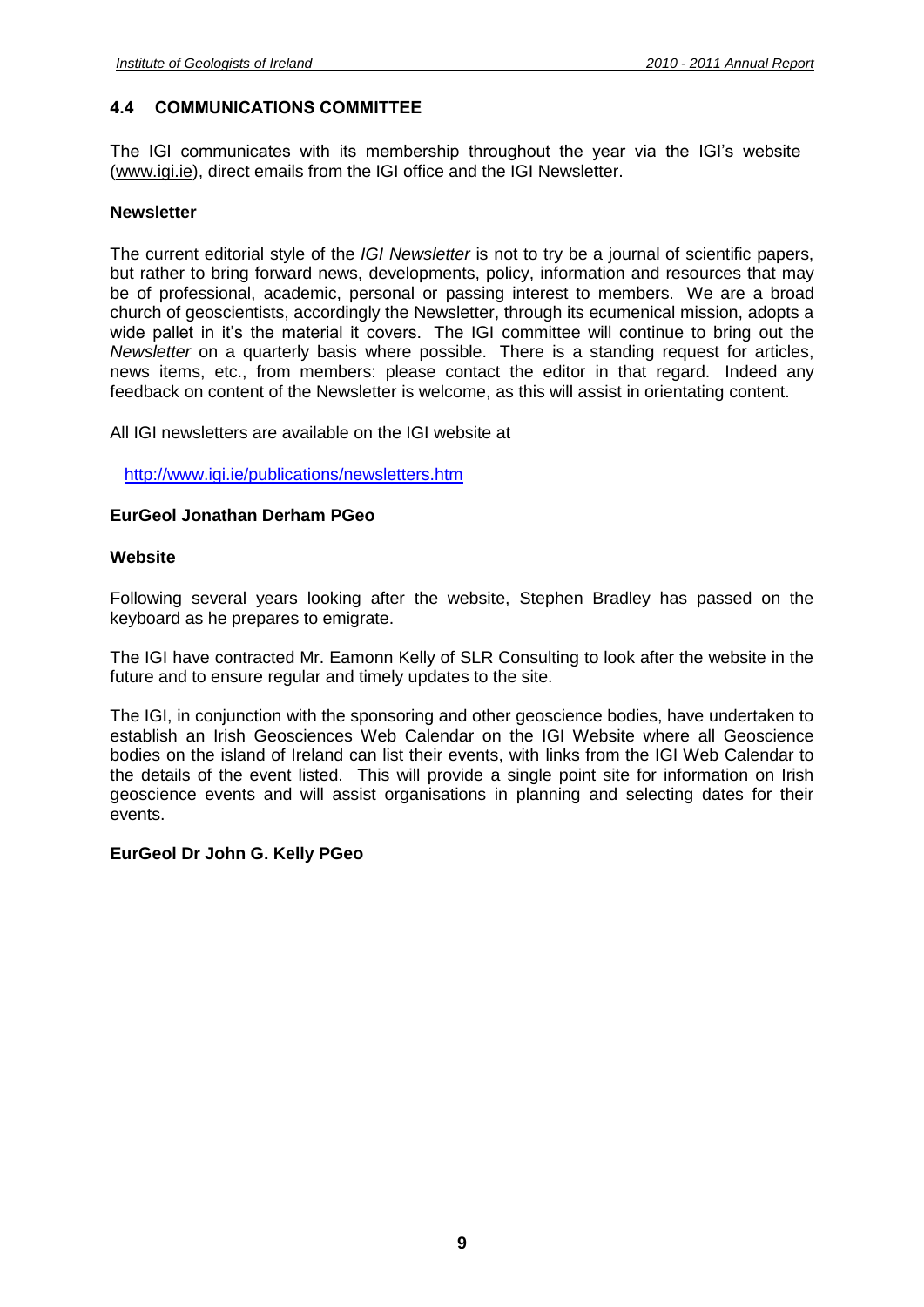#### <span id="page-9-0"></span>**4.5 CONFERENCE AND COURSE COMMITTEE**

The IGI Board undertook in 2009 to undertake a number of training courses and workshops to assist in increasing the skills of members during the current economic climate. Course fees for IGI members have been subsidised by IGI with members enjoying significantly lower course fees than non-members.

A Peat Geotechnics Workshop, organised by Barry Balding and covering all relevant areas relating to peat was held in GSI on the  $7<sup>th</sup>$  of October 2010. The course covered a wide range of topics ranging from the nature of peat, determination of relevant information regarding peat, assessing the information obtained relevant to proposed developments and regulatory requirements for peat assessment in relation to various developments. The course was exceptionally well attended with attendance closing before the registration deadline with a significant number of non-IGI members attending.

Given the number of members establishing themselves as sole traders, a course on Establishing and Managing Your Own Business was organised by Gerry Stanley and held in Tullamore on the 18<sup>th</sup> of January, 2011. All areas relevant to starting and running a business were covered and again the course was exceptionally well attended.

A number of courses are in various stages of planning and implementation for the year ahead including Presentation Skills Including Expert Witness And Oral Hearings, Resource Reporting etc.

#### <span id="page-9-1"></span>**EurGeol Dr John G. Kelly PGeo**

#### **4.6 EDUCATION / PUBLIC OUTREACH**

*Careers in Geoscience:* Central to achieving ongoing excellence in geosciences in Ireland to meet increasing demands in resources management will be a commitment to public outreach and education, particularly in attracting primary and second level students to continue into third and fourth level study & research.

With a few rare exceptions, Geoscience is not adequately promoted to potential third level students within our primary and second level schools, as many students drop 'Science' as a subject too early in the second level cycle, while geology is taught mainly as 'physical geography'. IGI have continued to work with the Irish national career guidance site [www.careersportal.ie](http://www.careersportal.ie/) to provide information on an integrated platform to allow students to plan their careers. With the Environmental Protection Agency (EPA), Engineers Ireland and other players in the earth sciences, the **Earth Sciences and Environment** are now being actively promoted to second level students. The IGI is continuing to liaise with the education sector to ensure that geosciences are promoted to those who are at the stage of choosing courses to consider an exciting career in the geosciences.

The **Irish Geoscience Graduate Programme** was launched during the year, with a pilot phase of 15 modules offered in 2010-2011, spanning geology, applied maths and physics, geophysics, seismology, managing large datasets, magmatic systems, micropalaeontology, neotectonics and basinal analysis among others. Prof. Ben Kennedy has worked hard to achieve these integrated modules across UCD, TCD, DIAS, GSI/GSNI, and UCC, whereby students ( $3<sup>rd</sup>$  and  $4<sup>th</sup>$  level, as well as industry candidates) can avail of high level teaching and research expertise across the island of Ireland.

In the same vein, **National Heritage Week** provides a great opportunity to reach the general public and to promote our science, particularly to young people.Last year, IGI membership participated individually in leading local heritage activities. This year's Heritage Week will run from **Saturday 20th to Sunday 28th August** and the Heritage Council is currently seeking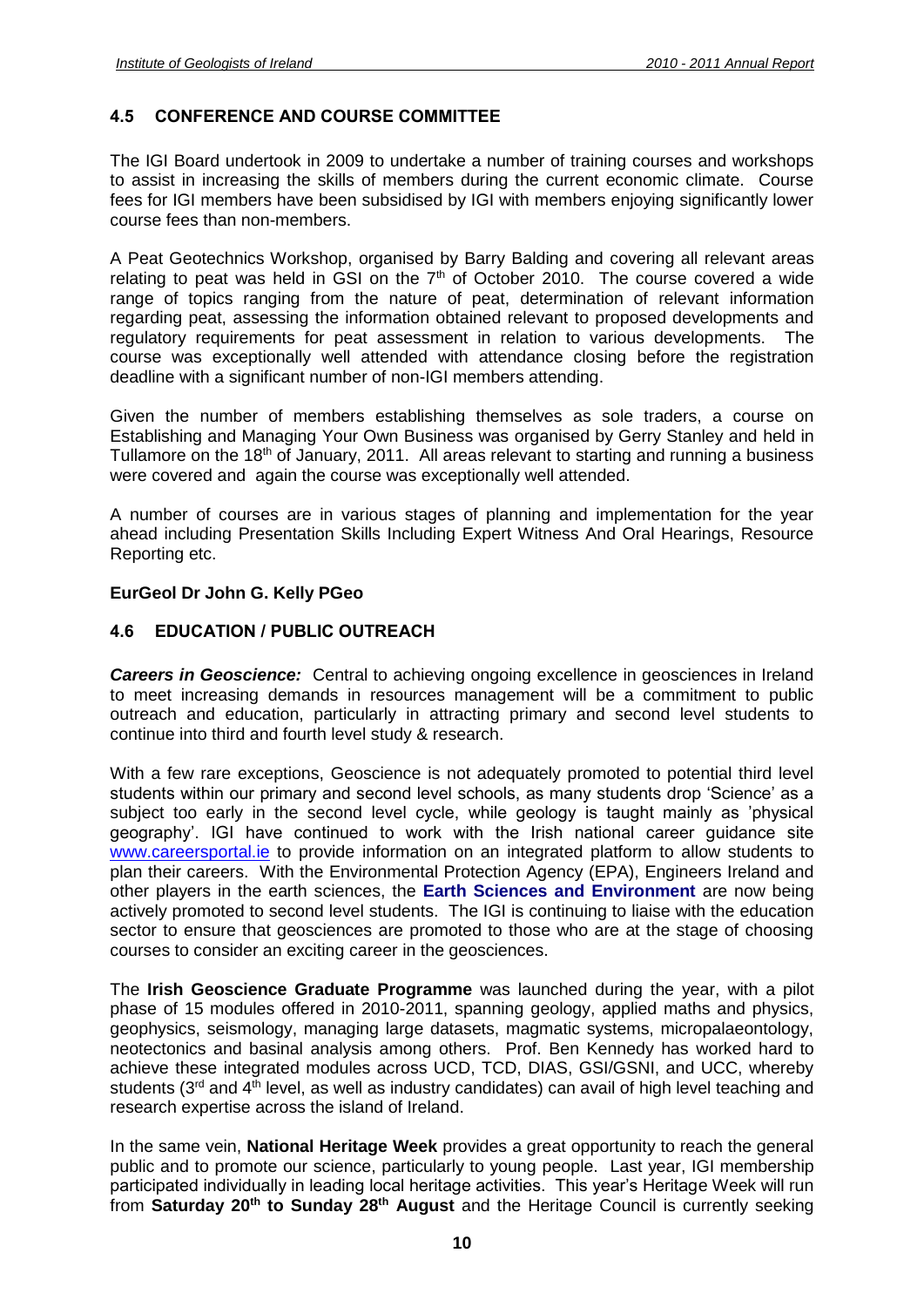submissions for events and items of interest to the general public [www.heritagecouncil.ie](http://www.heritagecouncil.ie/). Anybody with ideas….feel free to contact Deirdre Lewis and we'll try to co-ordinate a national Geoscience response to the call! [dlewis@slrconsulting.com](mailto:dlewis@slrconsulting.com)

The **National Geoparks** movement is growing and in addition to the existing Copper Coast Geopark in Co Waterford, and the international Cuilcagh Mountains/ Marble Arch Geopark in Fermanagh/ Cavan, a number of candidate sites are working to achieve the UNESCO designated status including the Burren, Co Clare; the Mournes/Cooley/Gullion in Cos. Down, Armagh and Louth; the Kerry Mountains and the Joyce Country, Co Galway. The IGI remains in contact with Sophie Preteseille, who is doing sterling work in GSI in co-ordinating the national effort and building links with the European Geoparks Network.

#### **EurGeol. Dr Deirdre Lewis PGeo.**

#### <span id="page-10-0"></span>**4.7 UPDATING OF IGI GUIDELINES 'GEOLOGY IN EIS'**

The IGI's *Guidelines for Geological Contributions to Environmental Impact Statements (EIS*), published in 2002, is continuing to be reviewed in the context of EU requirements and national legislation in relation to mine waste, management of chemicals (REACH), historical mines, waste management, environmental liabilities and a host of evolving regulations.

The IGI will be represented at a EuroMines workshop hosted by the Irish Mining & Exploration Group (IMEG) of IBEC in Dublin in  $27<sup>th</sup>$  April 2011, which will provide a useful update on the various EU directives.

#### <span id="page-10-1"></span>**EurGeol. Dr Deirdre Lewis PGeo.**

#### **4.8 Guidelines for Drilling of Shallow Geothermal Boreholes**

The framework document for the guidelines produced in 2010 is being updated prior to being circulated to various stakeholders for their input. The guidelines will deal with the drilling and installation of shallow geothermal boreholes down to a depth of ca. 300m.

The guidelines will cover the following topics:

- a) General background
- b) Sustainability
- c) Need for Guidelines
- d) Objective of Guidelines
- e) Geothermal energy sources in Ireland
- f) Shallow geothermal borehole construction (with step-by-step graphical representation)
- g) Protocols for drilling and installation of shallow geothermal boreholes
- h) Health and Safety
- i) Quality assurance and quality control
- j) A list of reference materials

A final draft wasn't completed in 2010 as previously planned. In the interim additional information has been gathered and collated. It is planned to have a draft for circulation to stakeholders by end of Q3 2011.

#### **EurGeol. Barry Balding PGeo.**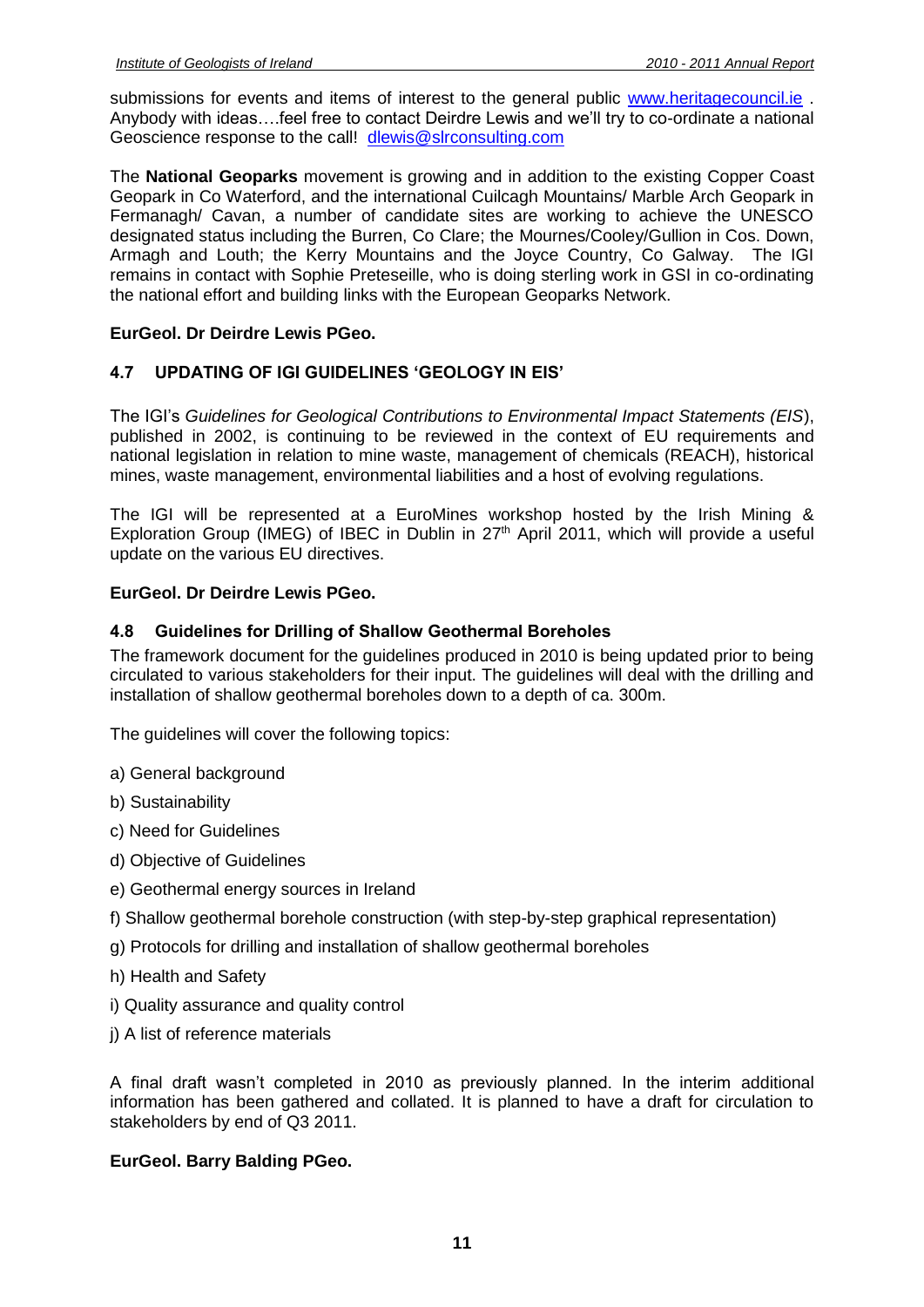#### <span id="page-11-0"></span>**4.9 EUROPEAN FEDERATION OF GEOLOGISTS**

This was another successful year for the EFG in furthering its mission to promote the profession and practice of geology as the representative body of the profession in 21 countries. Best practice standards and mobility are promoted through the award of the professional title of European Geologist, of which IGI members comprise nearly 20% of the current holders. Through active representations to the EU Commission as well as major involvement in two EU funded projects and co-organisation of international meetings the EFG continues to have a high profile, while the European Geologists Magazine, newsletter and website at [www.eurogeolgists.de](http://www.eurogeolgists.de/) continue to be the main EFG tools in promoting the profession.

The EFG Council met twice in 2010, at Potsdam, Germany (28-29<sup>th</sup> May) and Brussels (27-28<sup>th</sup> November). The IGI Delegates at Potsdam were Andy Bowden (who had replaced Fionnuala Collins) and Gerry Stanley, while Andy Bowden was the sole delegate at Brussels due to the unavailability of Piers Gardiner.

Nominations for three Board Positions were sought prior to the Potsdam meeting: Vice President, EU Delegate and Treasurer. The IGI proposed Piers Gardiner for a further two year term as Treasurer but he withdrew following problems with the way that the Regulation concerned nominations was interpreted by the EFG. The IGI expressed strong concerns and availed of the opportunity to provide proposals (including an appeals mechanism) to modify the Regulation (N7) at the Potsdam meeting, to ensure that such problems would not be repeated. Significant changes subsequently provided by the IGI were largely accepted by the EFG Council in November 2010.

Other items of interest included:

- Elections to the 3 vacant Board positions
- EFG involvement and Irish input into the EU funded Geotrainet and EuroAges projects.
- Expert Panels, with Andy Bowden appointed as co-ordinator to the Minerals panel.

#### **Council Meeting at Potsdam 29-30th May 2010**

This annual summer meeting was hosted by Germany and attended by 27 delegates from 14 member countries. A 4 member delegation from the AIPG (USA), which is an Associate Member of the EFG, also attended.

The President highlighted the need for the EFG to have a strategic plan, to be presented for approval at the 2011 summer meeting. There was a pressing need to ensure adequate financial and human support for the expanding programme of activities, helped by proposed financial management changes by the Treasurer and employment of an office assistant. The need for the plan was subsequently endorsed by Council and it was decided to establish 4 working groups to progress various aspects. On the wider front the President stated that the EFG is holding a joint workshop with the Croatian Geological Survey on the legislative and regulatory framework for geologists in Europe in October, and that Turkey is in discussion about joining the EFG.

The Vice President expressed concerns that the EFG activities should not lose sight of supporting individual geologists and National Associations ("down reach") at the expense of expanding "outreach" activities. Some National Associations are struggling to pay affiliation fees and to justify their EFG membership to their own geologists. He suggested that the EFG should produce an annual report, and give annual prizes for the "best Young Professional Geologist" and the best "Geologist Company of the Year".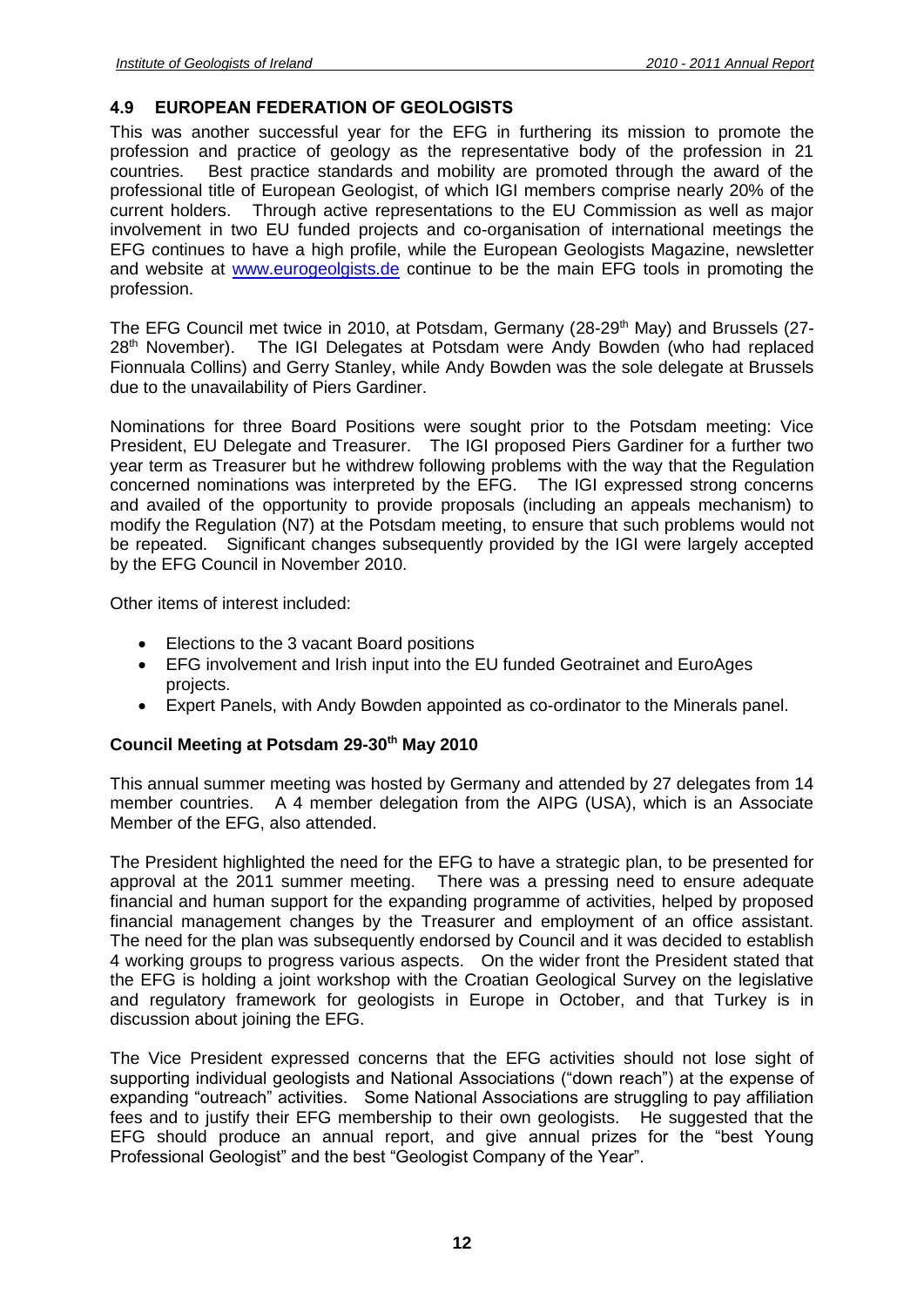Although absent, the Treasurer provided documentation and presentations outlining the revised banking and proposed database rationalisation with new accounting software for centralising all financial data to conform with Belgian requirements, including auditing and the need to make VAT returns. The 2008 accounts had been audited, showing a loss of some €12,500, while the 2009 accounts showed a profit but were still under audit. In both cases there had been a significant write off of bad debts. With significant profit due from the Geotrainet Project in 2010 the proposed 2011 budget also showed a surplus of over €20,000 and was approved by Council. The Council however decided to review the financial management structures before any software or other decisions were made.

Other reports from Board officers included proposed changed printing arrangements for the European Geologist Magazine with consequent cost reduction. Following Council assessment it was however decided that the EGM should in future be distributed in digital format apart from 200 copies for the EFG office, and that National Associations will be responsible for providing their own hard copies.

Reports were provided on the Carbon Capture and Storage Expert Panel (of which Deidre Lewis is a member) and the EuroGeoSurveys workshop on " The Voice of European Geosciences" held in March 2010. Following the workshop the EFG was invited to become affiliated to the IUGS.

The GeoTrainet Project (Training and Education of Designers and Drillers of GeoThermal Heat Pumps) managed by the EFG has developed curricula for training courses (for which Gareth Jones is involved in manual preparation) , launched an e-learning platform and held 5 courses to date. 238 professionals from 22 European Countries have been trained so far. The Project terminates in February 2011.

The Euro-Ages Project, aimed at establishing a European qualifications framework, has 'mapped' the existing geology qualifications from 27 countries. The objective was to increase transparency regarding earth science qualifications across Europe to facilitate improved professional mobility. A final conference will be held in Budapest in October 2010.

The three Board vacancies for a two year term of office were filled as follows: Vice-President: Nieves Sanchez (Spain). Secretary General: Elizabeth Dacker (Sweden). Treasurer: Leonard Luzieux (Switzerland).There was no competition for the posts.

#### **Council Meeting at Brussels 27-28th November 2010.**

This regular winter meeting was attended by 15 delegates from 11 member countries, together with 4 EFG officials.

The President reported on various meetings, while the Vice President provided a briefing on the work to date on the strategic Plan and offered on behalf of Spain to host the 2012 summer meeting in the Canary Islands.

The Treasurer said that the projected budget surplus for 2010 would be approximately €24,000, and that the 2009 audited accounts showed a surplus of some €19,000. Financial information is being held on spreadsheets rather than on specialist software and VAT returns apparently have yet to be addressed. Council agreed that future annual accounts should be informally reviewed before going to audit and 3 delegates were approved for this purpose (of which Piers Gardiner was one).

Activities relating to the GeoTrainet Project consisted of finalising the curricula manuals for designers and drillers, the successful launch of the e-learning platform on the project website, and preparation of the certification guidelines. Two further training courses were also provided in 2010 and the final one was scheduled to be held in Brussels in January 2011.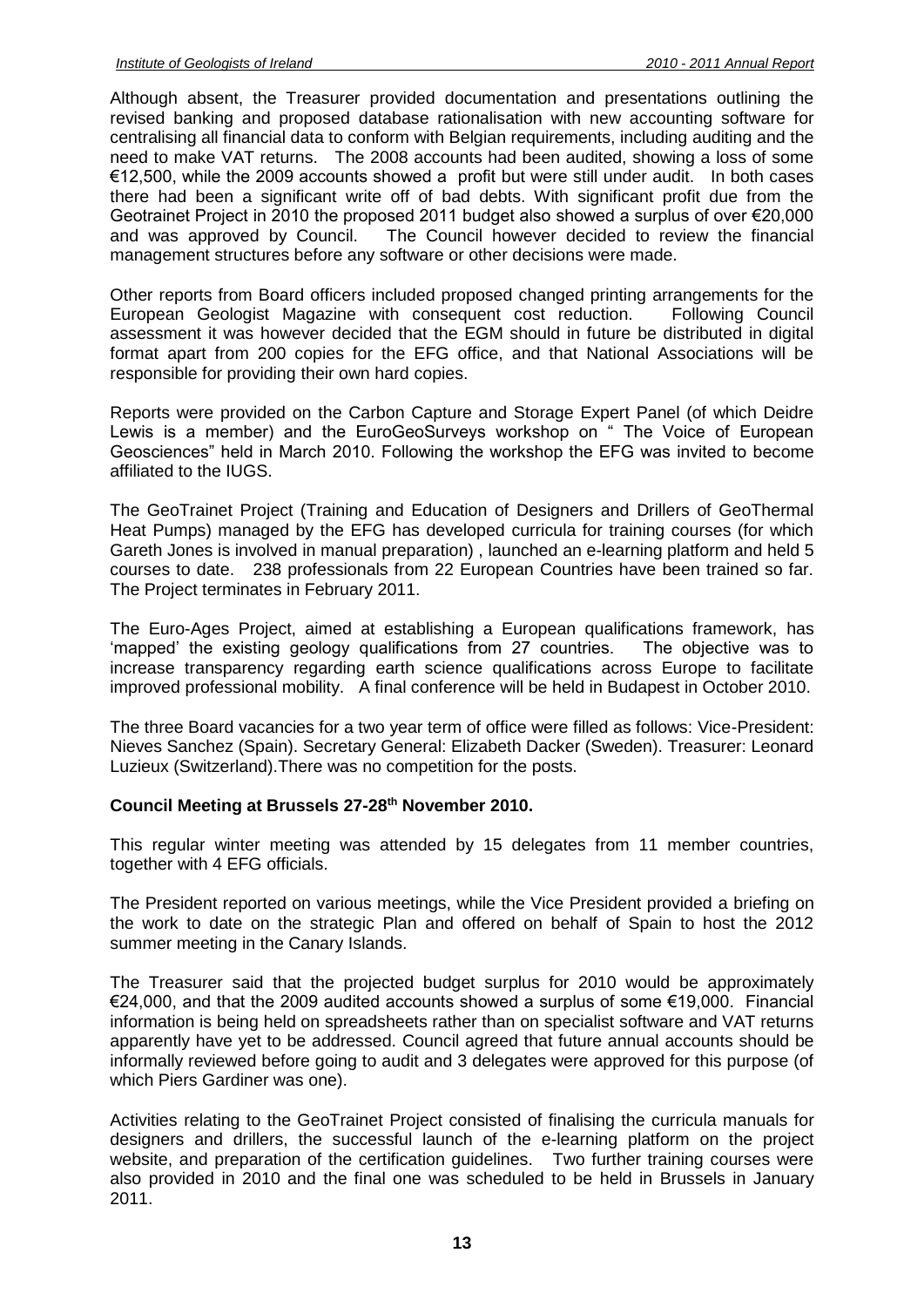At the final Conference of the EuroAges Project at Budapest in October the main deliverables were presented. These included the qualifications framework and the academic perspective on the quality assurance of geology in Higher Education. The final report was made available in January 2011.

The EFG is starting a new project in February 2011 which will run for 3 years, entitled "PanGeo". The objective is to provide free and open access to geological risk information by adding a GIS georisk layer to the GIS of urban areas.

Reports were made on the work of several expert panels. Currently active ones include Geothermal Energy (co-ordinator Gareth Jones), Carbon Capture and Storage, Natural Hazards, and Soils and Geological Heritage. Andy Bowden was appointed the new coordinator for the panel dealing with Minerals. In this role he co-ordinated he preparation of an EFG position paper for consideration by the EU at their meeting entitled "Raw Materials for a modern society", held in Brussels on 28<sup>th</sup> February this year. Andy also attended a meeting held by the UN Economic Commission for Europe in early April on Reserve classifications.

The IGI have submitted their Licence renewal application (to grant the EurGeol title) which it is anticipated will be granted at the Budapest meeting.

#### **EurGeol Andy Bowden PGeo EurGeol Piers Gardiner PGeo**

#### <span id="page-13-0"></span>**4.10 Meeting With Sponsoring Bodies**

A meeting between the IGI Executive and Executive members of the boards and committees of the original IGI Sponsoring Bodies was held on the  $8<sup>th</sup>$  of February 2011. The meeting was an opportunity for IGI to outline progress in developing professional geoscience to date and to investigate areas of closer future co-operation between IGI and the sponsoring bodies.

A wide range of topics and areas were covered and a number of areas for future cooperation were agreed upon. IGI proposed the establishment of an Irish Geosciences event calendar point of contact via the IGI website and this is currently being implemented.

Feedback on the meeting was very positive and it was agreed that a meeting between the IGI Executive and representatives of the sponsoring bodies would become an annual event.

#### **EurGeol Dr John G. Kelly PGeo**

#### <span id="page-13-1"></span>**4.11 RIA GEOSCIENCES COMMITTEE**

The Royal Irish Academy Geosciences Committee (RIAGC), an all-island body comprising representatives of public, private and academic sectors, meets quarterly, to develop and advise government on matter pertaining to public geosciences policy. Deirdre Lewis represents the IGI on the Committee. For more information see:

[http://www.ria.ie/our-work/committees/committees-for-science/geosciences.aspx.](http://www.ria.ie/our-work/committees/committees-for-science/geosciences.aspx)

During 2010-2011, the RIAGC has been focussed on a range of issues including the promotion of science education at second level. It has been engaging at a high level with the Department of Education and the Teaching Council of Ireland and others in relation to the science curriculum at second level, as well as the recognition of Geology degrees for teaching of Geography to Leaving Cert level.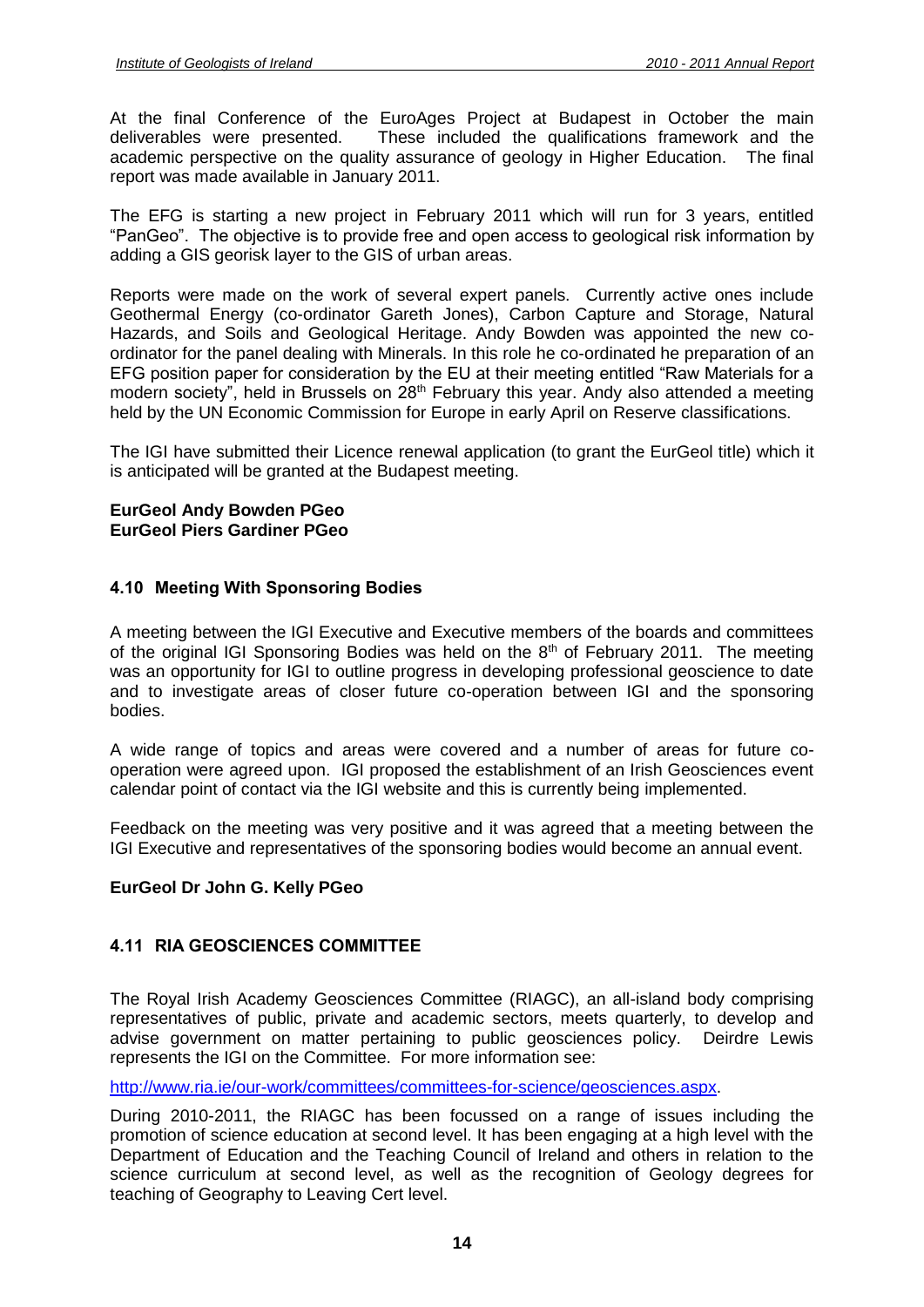The public communication of geo-related extreme events is an ongoing element of the RIA's work and it has made a link with the National Directorate for Emergency Planning & Management to ensure that geosciences are adequately advised to the Directorate.

The GSI and GSNI are both represented on the RIAGC and they were delighted to announce jointly that InterReg funding €4.5 million has been allocated to the TELLUS programme to extend Northern Ireland's airborne and ground survey activity into the border counties of the Republic of Ireland. This is a collaborative effort by GSNI, GSI, EPA, NIEA, Dundalk and QUB, and is good news indeed for the geosciences community.

The RIAGC is currently planning a major event to celebrate 'Dublin: City of Science 2012', to ensure that the Geosciences are adequately represented in the year-long calendar of events. [http://www.dublinscience2012.ie/.](http://www.dublinscience2012.ie/) The idea is to bring together experts from diverse fields to present topics from an interdisciplinary point of view in more interactive ways to nonspecialists. Interdisciplinary may include non-scientific approaches such as economics, policy-making, etc. There is also a public engagement programme (call deadline also 30th June), planned to be a year-long programme of public engagement events to be held throughout the island of Ireland in 2012.

The RIAGC is continuing to review its electoral policy and membership to ensure that each discipline of geosciences can best be represented.

#### **EurGeol. Dr Deirdre Lewis PGeo.**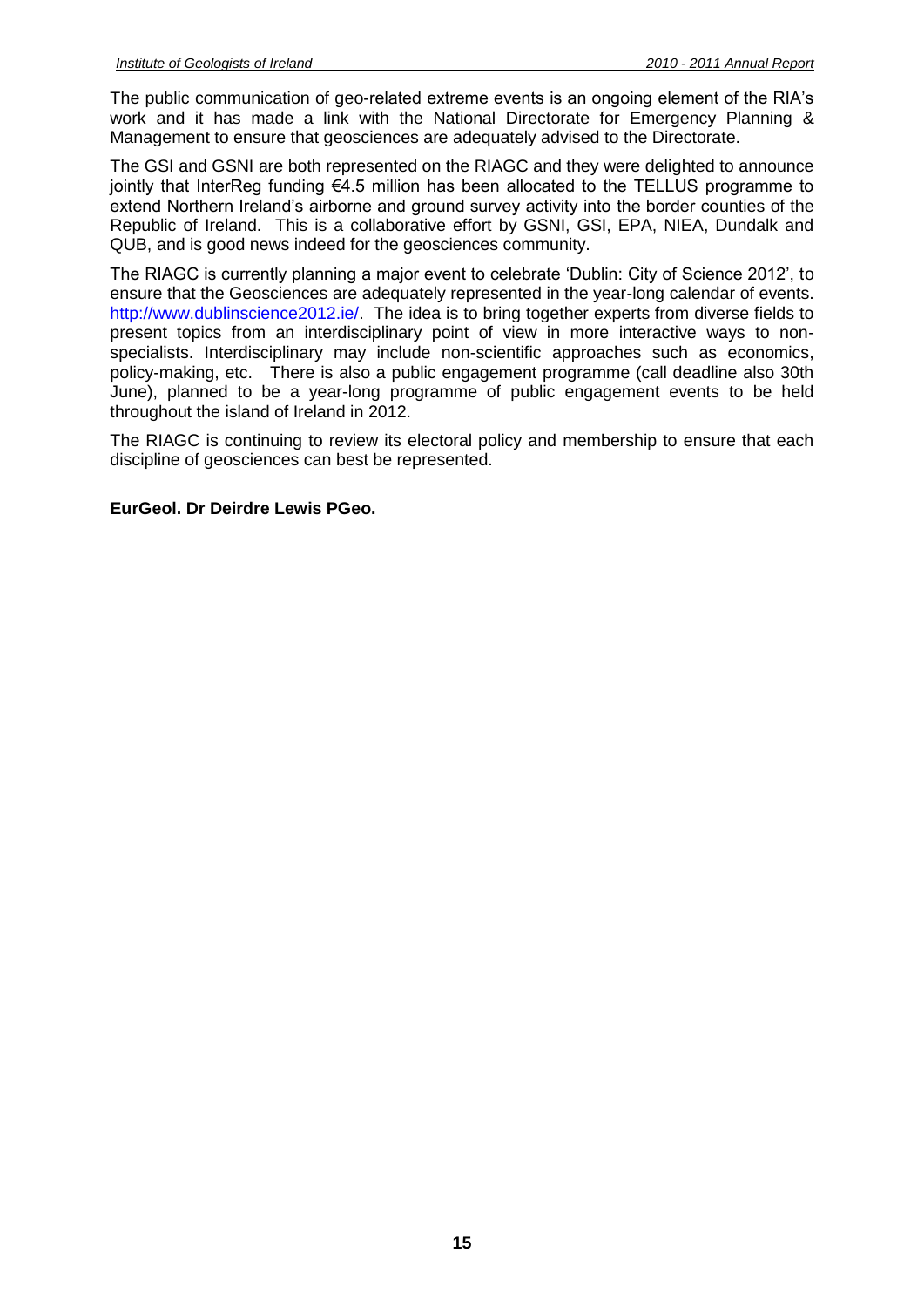## **5 REPORTS FROM OTHER BODIES**

#### <span id="page-15-1"></span><span id="page-15-0"></span>**5.1 RESOURCE REPORTING – PERC AND CRIRSCO**

The PERC Code was published on December 30<sup>th</sup> 2008 and promulgated in January 2009. It was then formally adopted by the IGI. The Code is therefore binding on all members of the IGI who act as Competent Persons in the field of resource reporting.

The next step in the advancement of the code was to lobby regulatory and financial institutions in order to have the Code installed as the reference code for minerals resource reporting in Europe. PERC had begun lobbying the UKLA<sup>1</sup> by 2010. In April of 2010 CESR<sup>2</sup> produced a consultation paper on proposed amendments to the regulations governing reporting by mineral companies, giving an ideal mechanism to lobby CESR (since re-named to the European Securities and Markets Authority, or ESMA).

The CESR consultation paper noted shortcomings in the existing regulations, suggested changes and asked for feedback from interested parties. The PERC response answered the questions asked by CESR and expanded on a number of key areas, particularly the areas of regulation of Competent Persons and the choice of codes which would be permitted under the new regulations. The committee's submission strongly recommended that CESR adopt the PERC code as the primary code for reporting in the EU and pointed out that reconciling other CRIRSCO-aligned codes was not onerous. The submission also included the recommendation that only CRIRSCO-aligned codes should be acceptable if CESR were to proceed with its proposal to allow a 'menu' of reporting codes. The closing date for submissions was mid-July 2010.

In addition to the PERC submission, supporting statements were sent to CESR by CRIRSCO and other national reporting organisations.

On 23rd March of this year ESMA published its feedback statement regarding all submissions received. The authority did not see fit to adopt the PERC code as a single reporting code but the committee was pleased to see that only CRIRSCO-aligned codes will be recommended as being acceptable for mineral reporting purposes in the EU. Overall, the decision is seen as a positive first step in gaining greater recognition and stature for the PERC code. The PERC submission and other details can be found at http://www.perc.co and the ESMA response at [http://www.esma.europa.eu.](http://www.esma.europa.eu/)

From an Irish standpoint, the IGI has written to the Exploration and Mining Division (EMD), requesting it to include a recommendation in its reporting guidelines that the PERC and/or other CRIRSCO-aligned codes be used, with a preference for PERC.. An initial, brief discussion has taken place within EMD.

In the latter part of 2010 CRIRSCO developed a number of definitions to be included in the various member codes. A revised code including these definitions has been drafted. The draft also includes changes to the definition of a Competent Person. It is also proposed that the code be re-named as the PERC Standard.

CRIRSCO has continued to push for continued alignment of reporting standards across the globe and has been co-operating closely with  $GKZ<sup>3</sup>$  on creating a new Russian code, aligned with CRIRSCO. A letter of invitation to potential new members of CRIRSCO was written in February of this year.

 $\overline{a}$ 

<sup>1</sup> United Kingdom Listing Authority

<sup>2</sup> Commission of European Security Regulators

<sup>3</sup> Russian State Commission on Mineral Reserves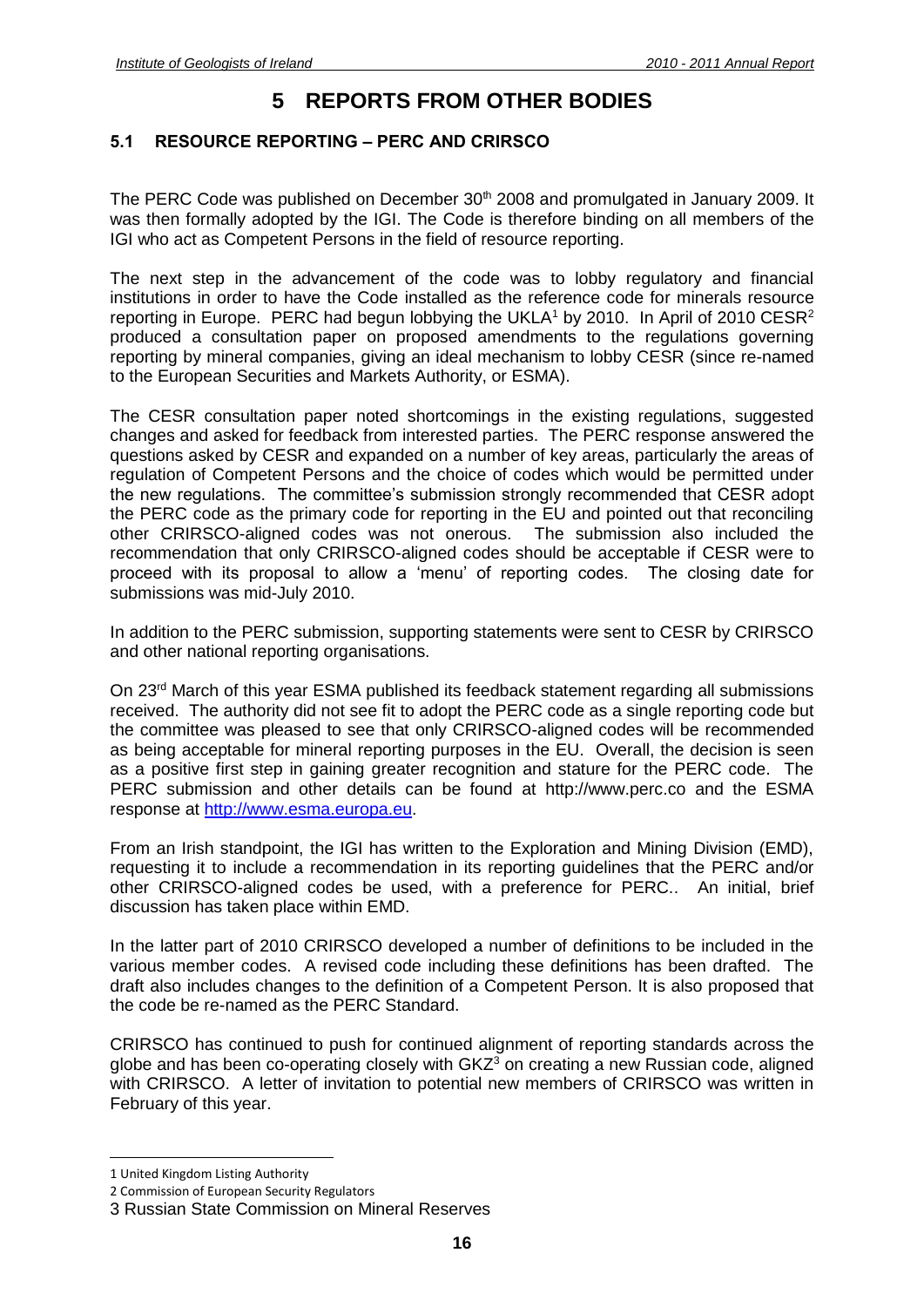CRIRSCO held its Annual Meeting in Moscow, Russia, on Tuesday 28 and Wednesday 29 September, 2010. All current members of the committee attended. The Chairman (Roger Dixon) welcomed new CIM representative Paul Bankes and acknowledged the retirement of John Postle (ClM) and the pending retirement of former Chairman Niall Weatherstone (PERC), who have both given long and valued service. CRIRSCO representatives continue to participate in discussions with the UN Economic Commission for Europe (UNECE). Stephen Henley of PERC was nominated as the CRIRSCO representative on the Communications sub-committee of the Expert Group of Resources Classification.

A discussion paper issued by the International Accounting Standards Board endorsed the use of the CRIRSCO reporting template for definitions and a number of other areas. The document 'Guidelines on alignment of Russian reporting of mineral standards and the CRIRSCO template' was developed and approved for signing. This will be highly beneficial to "western" resource companies operating in Russia, and to Russian companies listed on "western" stock exchanges.

In other related news, an update to Canadian National Instrument 43-101 has raised the minimum requirement for Australian geoscientists acting as Competent Persons to Fellow of either the Australian Institute of Geoscientists (AIG) or the Australasian Institute of Mining and Metallurgy (AusIMM). The situation regarding IGI PGeos remains the same, i.e. that they may act as CPs if the resource/reserve being reported is outside Canada.

#### **EurGeol Paul Gordon PGeo; EurGeol John A Clifford PGeo**

#### <span id="page-16-0"></span>**5.2 Mutual Recognition Agreement with the Canadian Council for Professional Geoscientsists (Geoscience Canada)**

The IGI have been in discussion with the CCPG in relation to establishing a Mutual Recognition Agreement between the two bodies. Significant discussions have taken place and CCPG are currently undertaking a major review of professional geoscience practice in Canada. As part of this process, CCPG are undertaking due diligence on a select number of geoscience regulatory bodies in other countries with a view to entering MRAs. IGI is part of that due diligence process and is working closely with CCPG on this matter.

#### **EurGeol Dr John G. Kelly PGeo**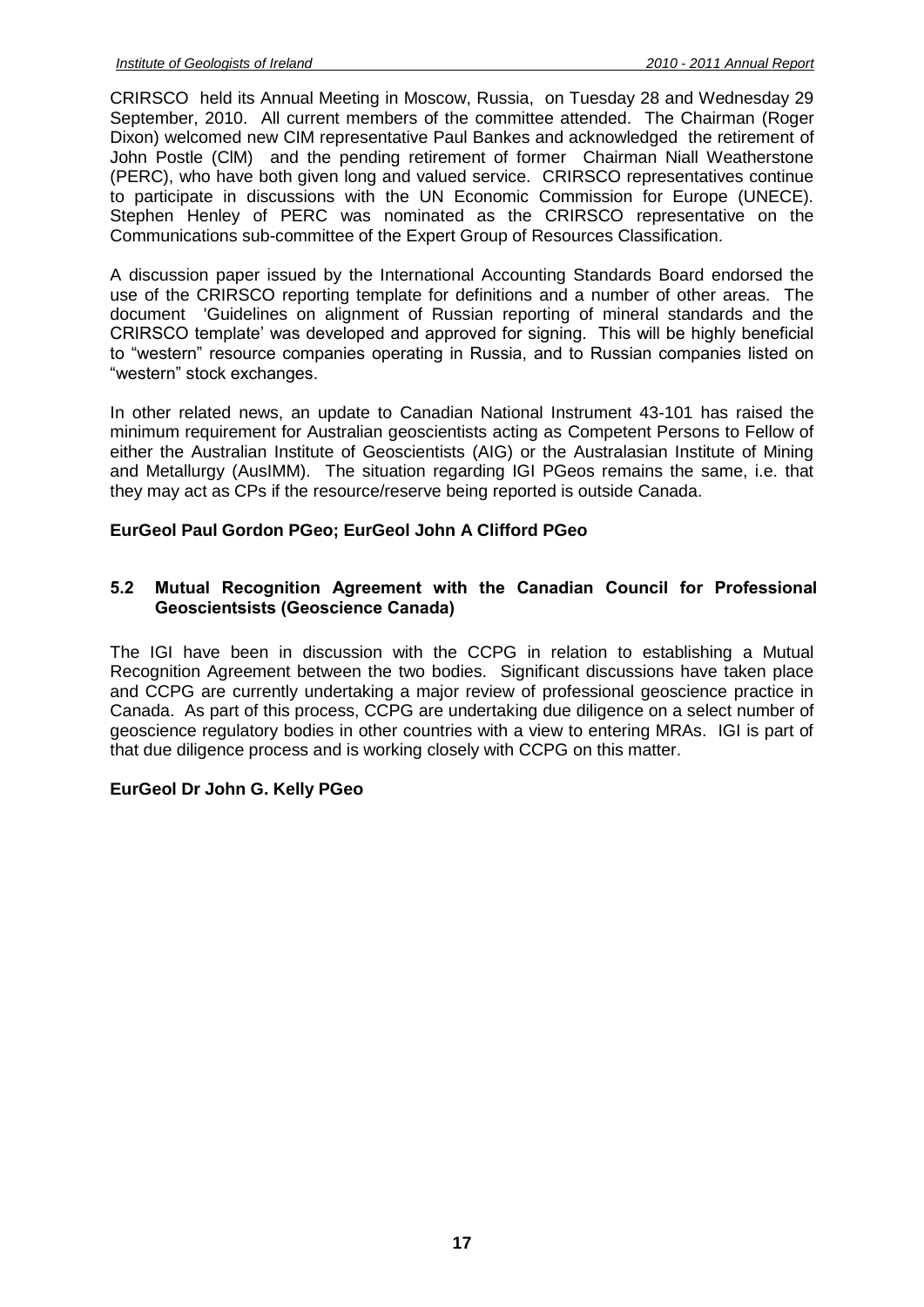## **6 NOTICE OF EXTRAORDINARY GENERAL MEETING**

<span id="page-17-0"></span>Notice is hereby given that an Extraordinary General Meeting of the Institute of Geologists of Ireland Limited will be held at 6.30 p.m. on June 1st 2011 at the Geological Survey of Ireland, Beggars Bush, Haddington Road, Dublin 4 for the following purposes:

i) To approve a number of amendments to the Articles of Association of the Institute (attached).

By Order of the Board

Gerard A. Stanley **Secretary** 

Dated April 13th 2011.

## **7 NOTICE OF ANNUAL GENERAL MEETING**

<span id="page-17-1"></span>Notice is hereby given that the Annual General Meeting of the Institute of Geologists of Ireland Limited will be held at 7.00 p.m. on June 1<sup>st</sup> 2011 at the Geological Survey of Ireland, Beggars Bush, Haddington Road, Dublin 4 for the following purposes:

- i) To receive and consider the Directors' Report and Audited Accounts for the year ended December 31st 2010.
- ii) To elect Directors.
- iii) To appoint Kieran Ryan & Co. as Auditors and to authorise the Directors to fix their remuneration.
- iv) To transact any other ordinary business of the Annual General Meeting.

By Order of the Board

Gerard A. Stanley **Secretary** 

Dated April 13th 2011.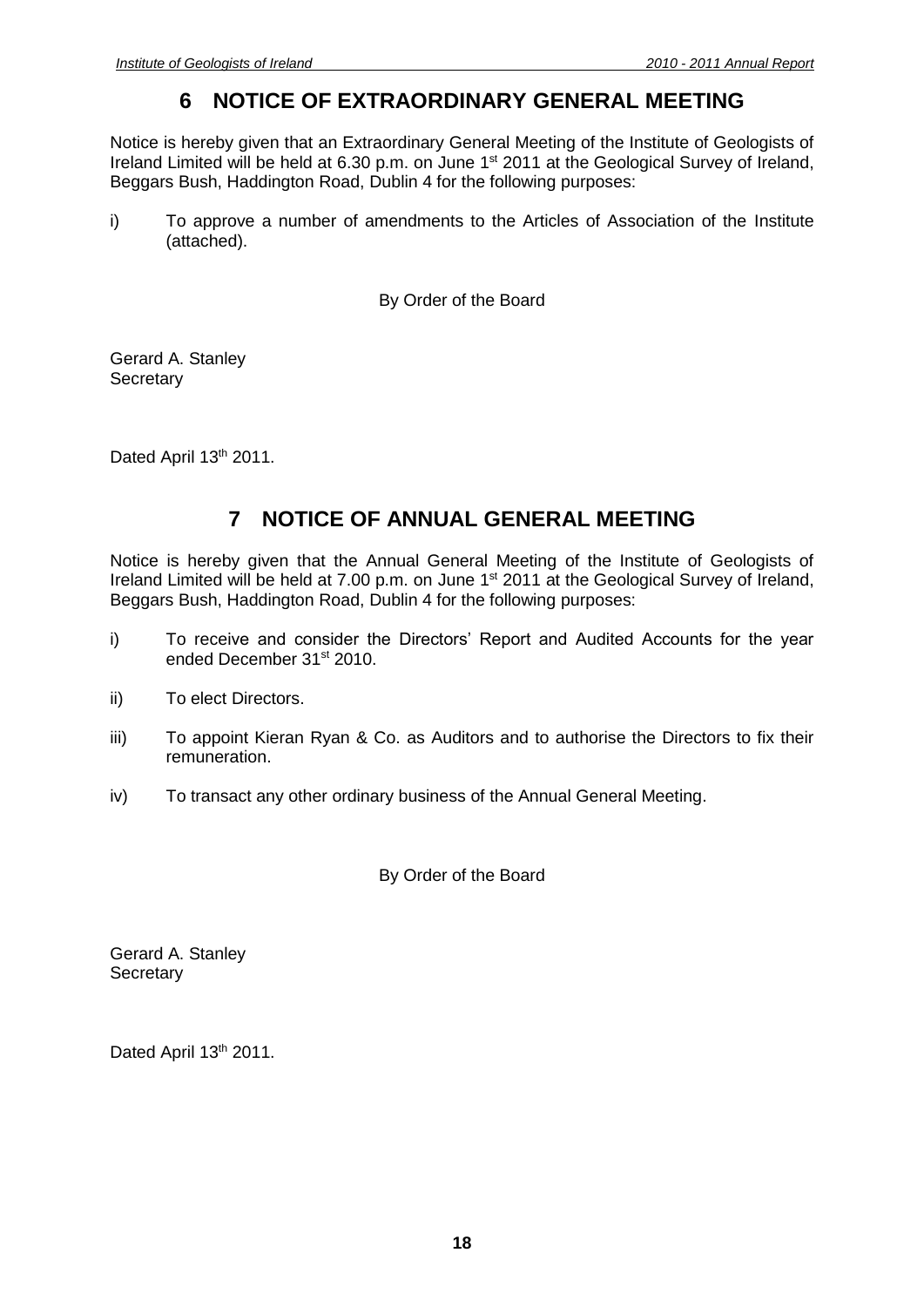## **8 NOMINATIONS FOR DIRECTORS**

<span id="page-18-0"></span>The Nominations Committee, under the Chair of Kevin Cullen (immediate Past-President), has presented the following list of candidates to stand for election at the forthcoming Annual General Meeting on 26<sup>th</sup> May 2010.

#### **Executive Directors**

| <b>President:</b>      | EurGeol Dr Deirdre Lewis PGeo                                         | $(1st$ year of 2 year term)           |
|------------------------|-----------------------------------------------------------------------|---------------------------------------|
| <b>Vice-President:</b> | <b>EurGeol Gerry Stanley PGeo</b>                                     | (1 <sup>st</sup> Year of 2 Year Term) |
| Treasurer:             | <b>EurGeol Barry Balding PGeo</b>                                     | (1 <sup>st</sup> Year of 2 Year Term) |
| Secretary:             | EurGeol Dr Jonathan Derham PGeo (1 <sup>st</sup> Year of 2 Year Term) |                                       |

#### **Non-Executive Directors**

| EurGeol Andy Bowden PGeo          | (3rd Year as a Committee Member)             |
|-----------------------------------|----------------------------------------------|
| <b>EurGeol Marie Fleming PGeo</b> | (2 <sup>nd</sup> Year as a Committee Member) |
| EurGeol Paul Gordon PGeo          | (2 <sup>nd</sup> Year as a Committee Member) |
| <b>Bruce Misstear PGeo</b>        | (1st Year as a Committee Member)             |
| EurGeol Riccardo Pasquali PGeo    | (1 <sup>st</sup> Year as a Committee Member) |
| EurGeol Lloyd Twomey PGeo         | (1 <sup>st</sup> Year as a Committee Member) |

#### **NOMINATIONS COMMITTEE**

EurGeol Kevin Cullen, PGeo (Chair) EurGeol Gareth Ll. Jones, PGeo EurGeol Dr Eibhlín Doyle PGeo EurGeol Peter O'Connor PGeo EurGeol John Clifford PGeo

No additional nominations to those above made by the Nominations Committee were received by the IGI office by Friday, 15<sup>th</sup> April 2009.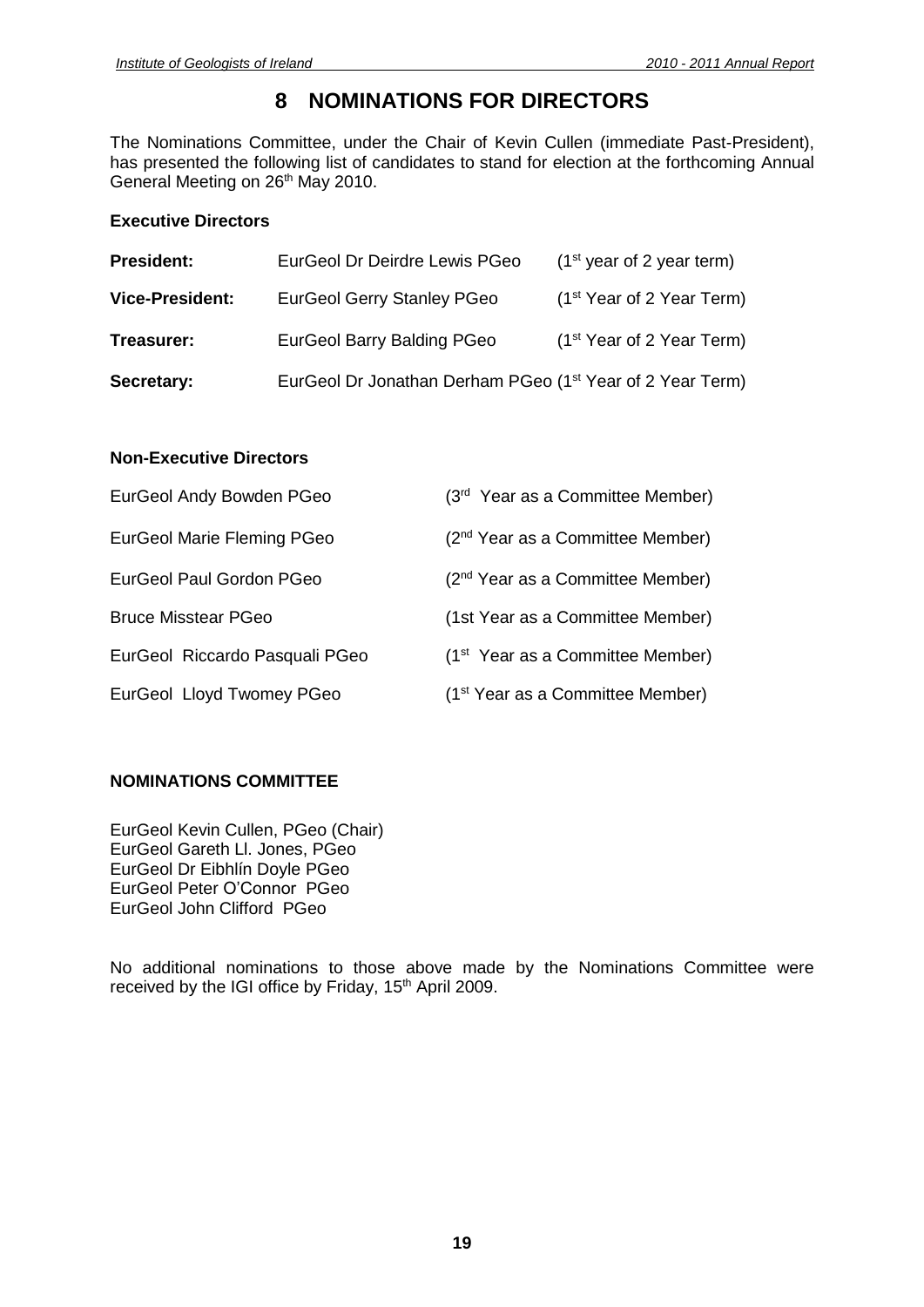# <span id="page-19-0"></span>**9 IGI CORPORATE STRUCTURE IGI OFFICE** UCD School of Geological Sciences, UCD, Belfield, Dublin 4 Tel. +353 1 716 20 85; Fax +353 1 283 7733 [admin@igi.ie](mailto:admin@igi.ie) [www.igi.ie](http://www.igi.ie/) **ADMINISTRATIVE** Mrs. Susan Pyne **SECRETARY ACCOUNTS PERSON** Mrs. Ethel Stringer **AUDITORS** Kieran Ryan & Co., 20 Upper Mount Street, Dublin 2. **BANKERS** Bank of Ireland, College Green, Dublin **IGI REGISTERED** 20 Upper Mount Street, Dublin 2. **OFFICE COMPANY NUMBER** 31440

**CHARITY NUMBER** CHY 13580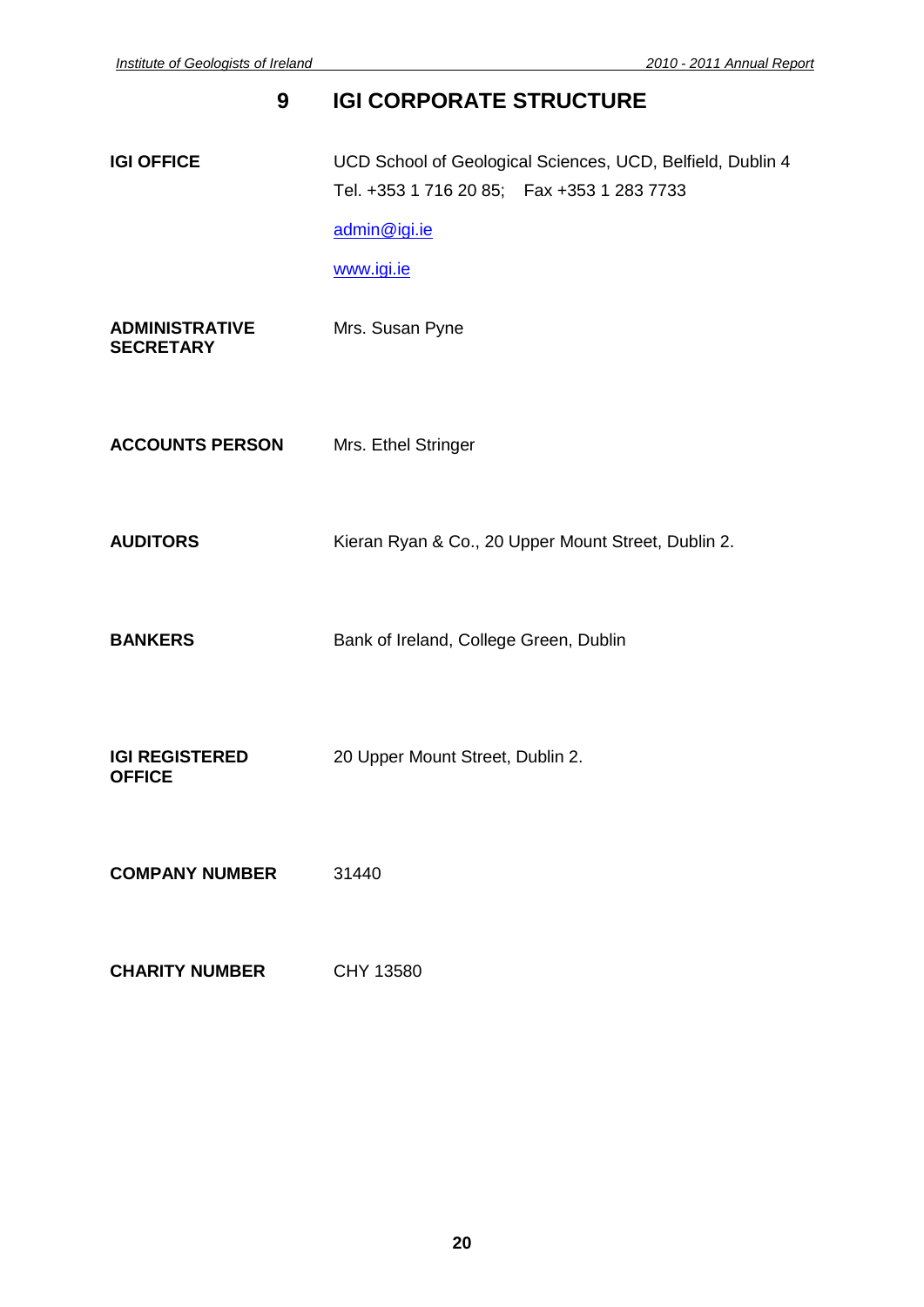## **IGI Board Members**

#### **Executive Directors**

| President:      | EurGeol Dr John Kelly, PGeo   |
|-----------------|-------------------------------|
| Vice President: | EurGeol Dr Deirdre Lewis PGeo |
| Secretary:      | EurGeol Gerard Stanley, PGeo  |
| Treasurer:      | EurGeol Morgan Burke, PGeo    |

#### **Non-Executive Directors**:

EurGeol Barry Balding, PGeo EurGeol Andy Bowden, PGeo EurGeol Mary Carter, PGeo EurGeol Dr Jonathan Derham, PGeo EurGeol Marie Fleming, PGeo EurGeol Paul Gordon PGeo

#### **EFG National Licensed Body**

The IGI is licensed by the European Federation of Geologists to award the professional title of European Geologist (EurGeol)

### **Standing Committees**

#### **Ethics Committee**

EurGeol Professor Ben Kennedy, PGeo (Chair) EurGeol Dr John Ashton, PGeo EurGeol Dr Matthew Parkes, PGeo

#### **Disciplinary Committee**

EurGeol John Arthurs, PGeo EurGeol Dr Eibhlín Doyle, PGeo

#### **Nominating Committee**

EurGeol Kevin Cullen (Chair) EurGeol Gareth Ll. Jones, PGeo EurGeol Eibhlín Doyle PGeo EurGeol Peter O'Connor PGeo EurGeol John Clifford PGeo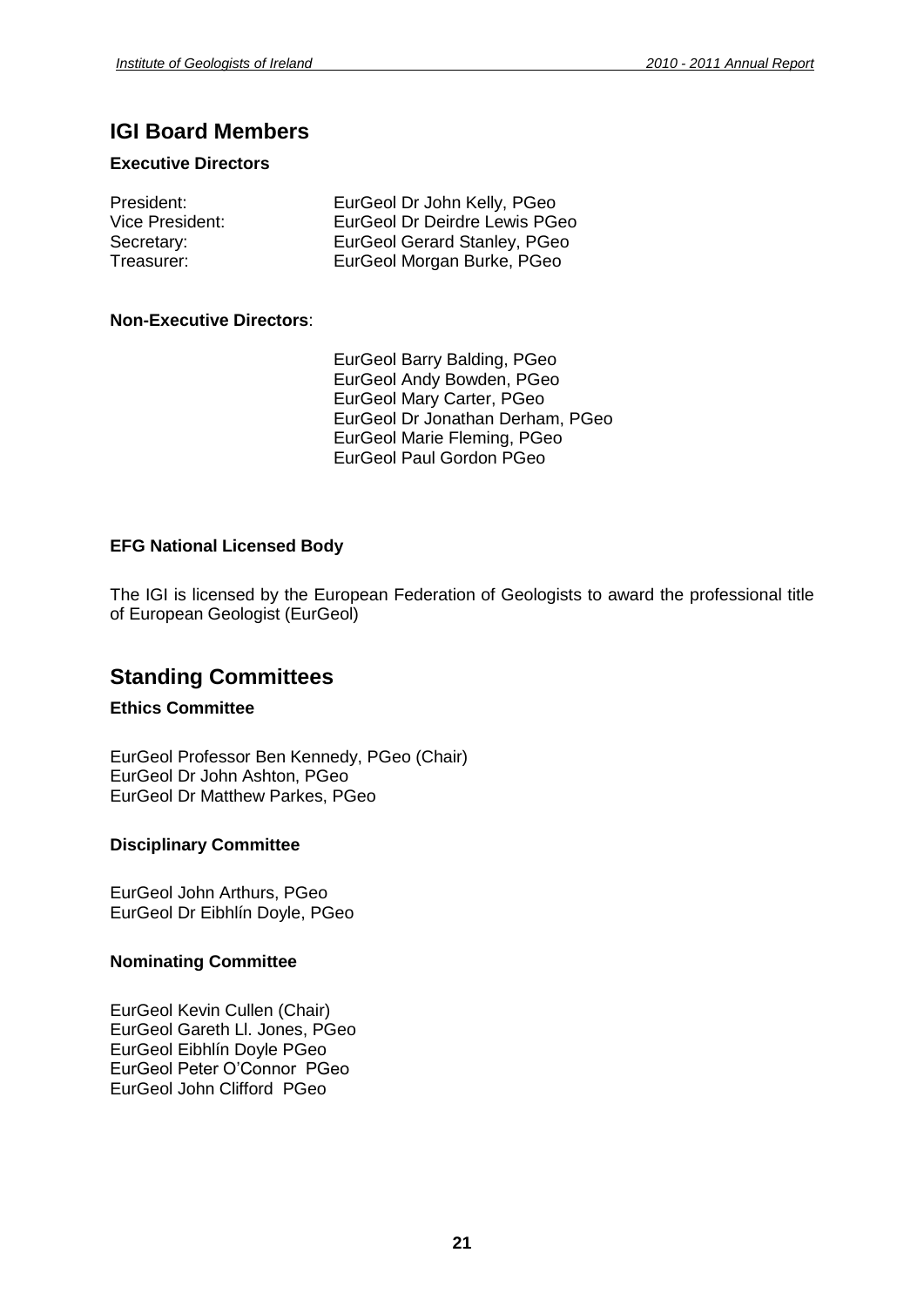#### **Validation Committee**

EurGeol Mark Conroy PGeo (Chair) EurGeol David Blaney PGeo EurGeol Kevin Cullen PGeo EurGeol Morgan Burke PGeo EurGeol Sean Finlay PGeo

#### **CPD Committee**

EurGeol Andy Bowden PGeo (Chair) EurGeol Dr Julian Menuge, PGeo EurGeol Gareth V. Jones, PGeo (auditor) EurGeol Eugene Daly, PGeo (auditor)

#### **The IGI is represented on the following bodies:**

| Organisation                                | <b>IGI Representative</b>                                          |  |
|---------------------------------------------|--------------------------------------------------------------------|--|
| European Federation of Geologists           | EurGeol Andy Bowden PGeo,<br><b>EurGeol Dr Piers Gardiner PGeo</b> |  |
| <b>EFG Expert Panel on Minerals (Chair)</b> | EurGeol Andy Bowden PGeo                                           |  |
| <b>EFG CPD Working Group</b>                | EurGeol Dr Julian Menuge PGeo                                      |  |
| <b>EFG Disciplinary Committee</b>           | EurGeol Christian Schaffalitzky PGeo                               |  |
| <b>EFG Appeals and Investigation Panel</b>  | EurGeol Dr John Kelly PGeo                                         |  |
| <b>GSI Consultative Committee</b>           | EurGeol Andy Bowden PGeo                                           |  |
| <b>GSNI Consultative Committee</b>          | EurGeol Dr John Kelly PGeo                                         |  |

## **Founding Sponsoring Bodies**

The IGI was established in 1999 with the support of the following sponsoring bodies **:**

| The Irish Association for Economic Geology,                          | (www.iaeg.org)       |
|----------------------------------------------------------------------|----------------------|
| The Geophysical Association of Ireland.                              | (www.gai.ie)         |
| The International Association of Hydrogeologists (Irish Group).      | (www.iahireland.org) |
| The Irish Mining and Quarrying Society.                              | (www.imgs.ie)        |
| The Geotechnical Society of the Institution of Engineers of Ireland. | (www.iei.ie)         |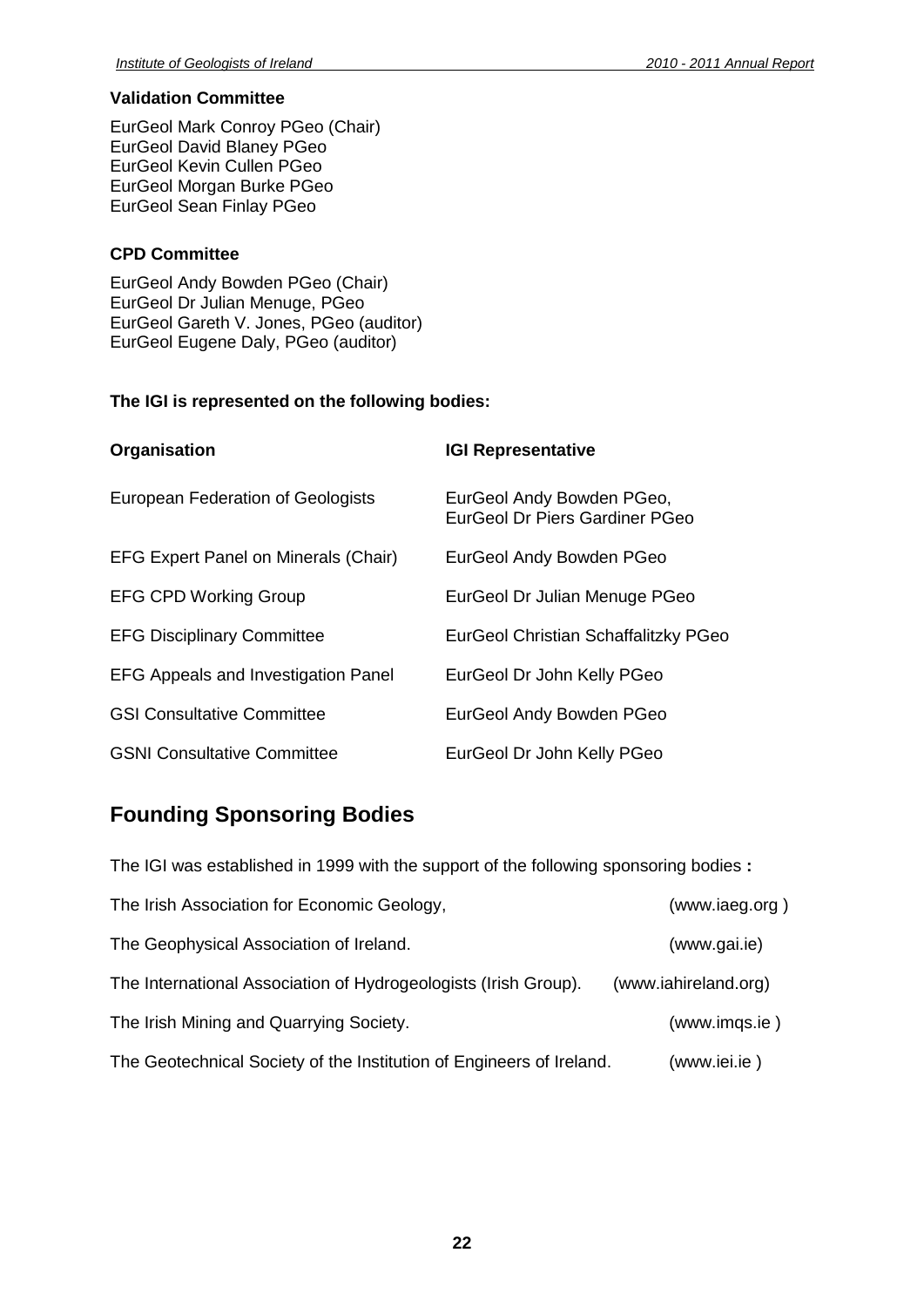## **Bodies with Reciprocal Links and/or Co-Operation Agreements**

American Institute of Professional Geologists

Canadian Council for Professional Geoscientists

Geological Society of London

## **Bodies Recognising PGeo**

#### **Ireland**

Exploration and Mining Division, DCMNR – required for prospecting licence work reports

Environmental Protection Agency – preferred for professional reports

An Bord Pleanála – preferred for professional reports

#### **Stock Exchanges**

Ireland, Dublin Stock Exchange UK, London Stock Exchange Australian Stock Exchange Canadian Securities Administrators South Africa, JSE Securities Exchange